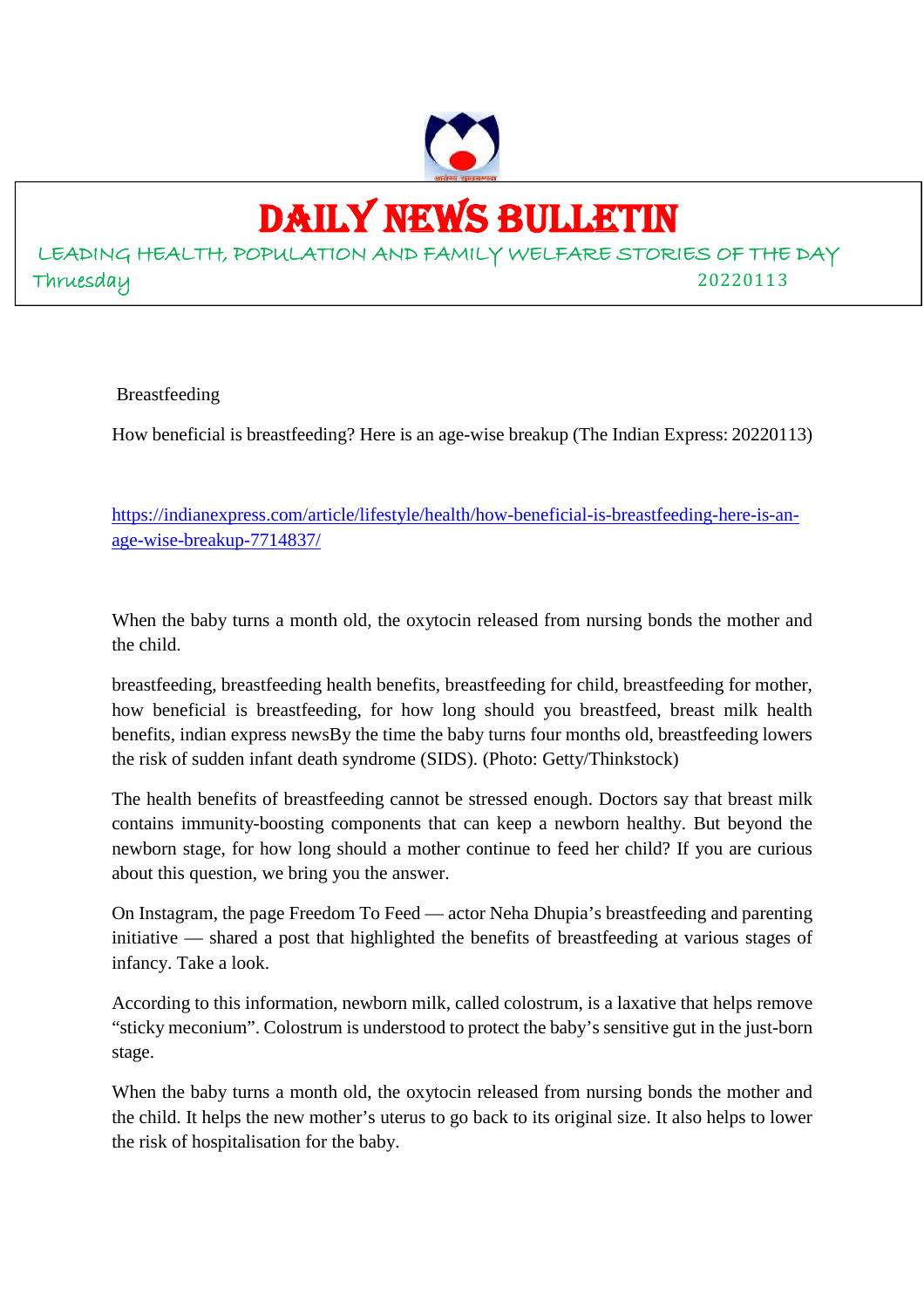ALSO READ |Breastfeeding vs formula feeding

By the time the baby turns four months old, breastfeeding lowers the risk of sudden infant death syndrome (SIDS). In addition to that, the long-term risk of asthma is also lowered, along with the mother's risk of postpartum depression.

At the six-month age, the baby is ready for solid foods, but by continuing to breastfeed, some cancer risks are reduced. When the baby turns nine months old, and is not into solid foods, you can continue to breastfeed them that can provide them all the nutrition.

At 12 months, breastfeeding reduces a baby's lifelong risk of heart disease, several cancers, high blood pressure, and other chronic diseases. At 18 months, if you continue to breastfeed, it will give nutritional insurance to your child when they are ill, while also providing hydration. The antibodies in breast milk continue to support the immune system.

 $\bigotimes$  For more lifestyle news, follow us on Instagram | Twitter | Facebook and don't miss out on the latest updates!

 $\bigotimes$  The above article is for information purposes only and is not intended to be a substitute for professional medical advice. Always seek the guidance of your doctor or other qualified health professional for any questions you may have regarding your health or a medical condition.

### **Mental Health**

#### **Planning, stress and worry put the mental load on mothers — will 2022 be the year they share the burden? (The Indian Express: 20220113)**

https://indianexpress.com/article/lifestyle/health/planning-stress-worry-mental-load-mothers-2022-share-burden-7709533/

Mothers are exhausted not only from the physical demands of work and family but also the cognitive labour of holding it all together at work while worrying about torpedoing children's educational futures from keeping them home, alone and glued to screens.working motherWhile the pandemic exacerbated the physical demands of care -- housework and childcare -- it also exacerbated another part of the work that keeps households and families running: the mental load. (photo: Pexels)

The COVID pandemic has made the very private issue of the domestic division of labour the way housework and childcare are divided — a very public issue.

During lockdowns, the burden of housework and childcare grew significantly for men and women in opposite-sex and same-sex couples both in Australia and elsewhere.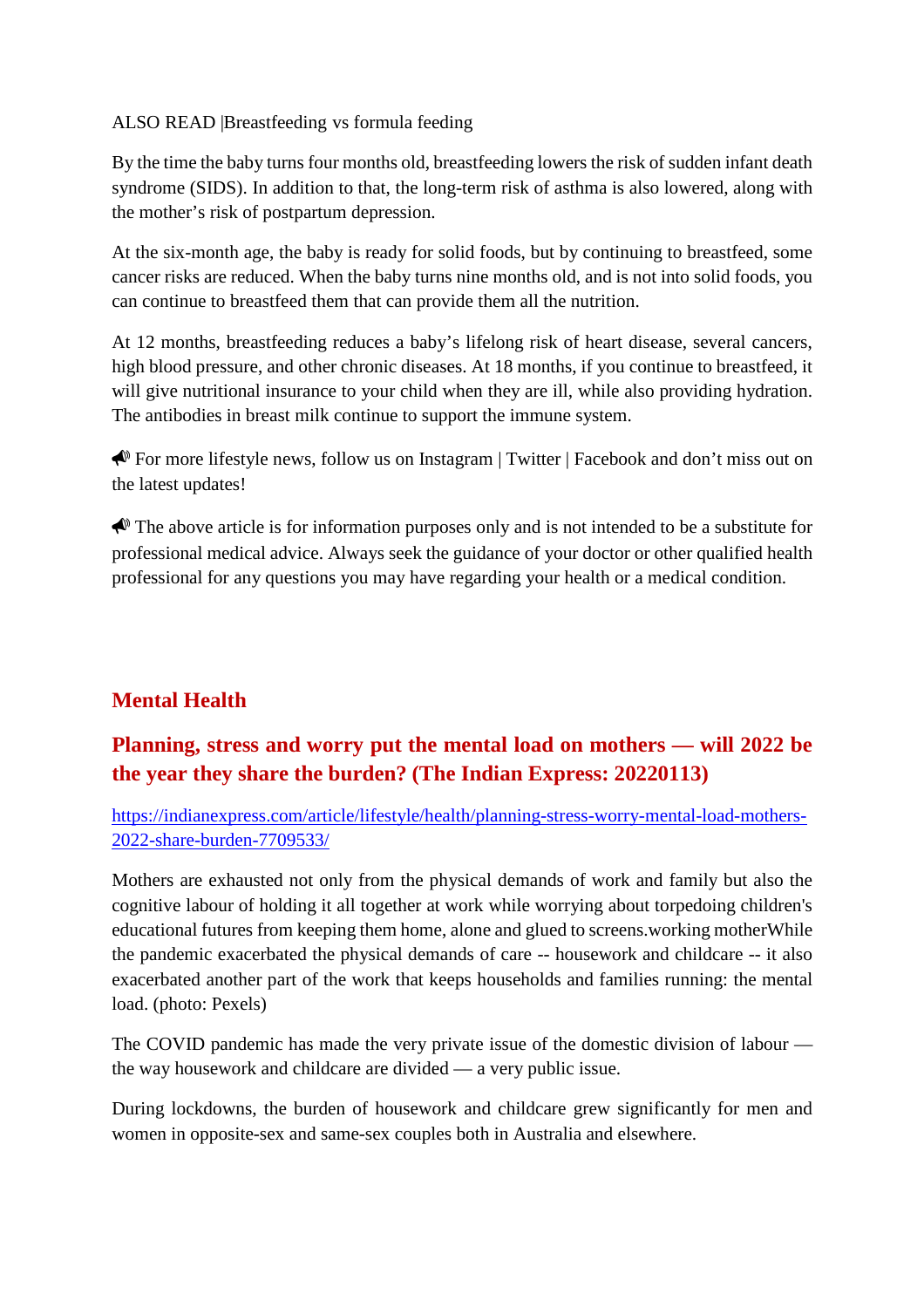Overnight, homes became offices, childcare centres and makeshift schools and it was mothers who largely stepped into these teaching and caring roles at the expense of their anxiety levels and sleep.

While the pandemic exacerbated the physical demands of care — housework and childcare it also exacerbated another part of the work that keeps households and families running: the mental load.

ALSO READ |Mental health 2021: The psychological consequences of the pandemic

What is the mental load?

A lot has been written about the mental load over the past two years, with many confusing the mental load with household labour — cleaning and cooking or caring after children — or planning tasks involved with childcare. But the mental load is so much more.

In our recently published research, we define the mental load as the combination of two types of work or labour: cognitive labour and emotional labour.

The cognitive aspect of the mental load involves the scheduling, planning, and organising required to support the smooth operating of families. This type of work ranges from organising a play date to planning dinner

ALSO READ |How work-from-home has disrupted mothers' work-life balance

We argue this cognitive work becomes a load or the mental load when it has an emotional element, for example, when there is worry or stress attached to these tasks.

Some have described list-making as the mental load, but list-making isn't always stressful or emotional and, importantly, list-making has a finite beginning and end.

But, once cognitive tasks like list-making take on an emotional element — like worry about whether Nana will like her present, anxiety about how relatives will get along at holiday dinners and stress about filling stockings while finishing work — then it becomes the mental load.

We argue the mental load operates in families and societies in three ways.

First it's invisible — it's the type of work that is done internally. Unlike housework or childcare, it's unseen and therefore hard to recognise.

Second, the mental load is boundaryless. Because it's invisible, it can be performed anywhere or at anytime.

American sociologist Arlie Hochschild termed women's domestic labour done after work as the "second shift" but the mental load has no shifts — it can be done before, during and after work or even during time that should be spent sleeping.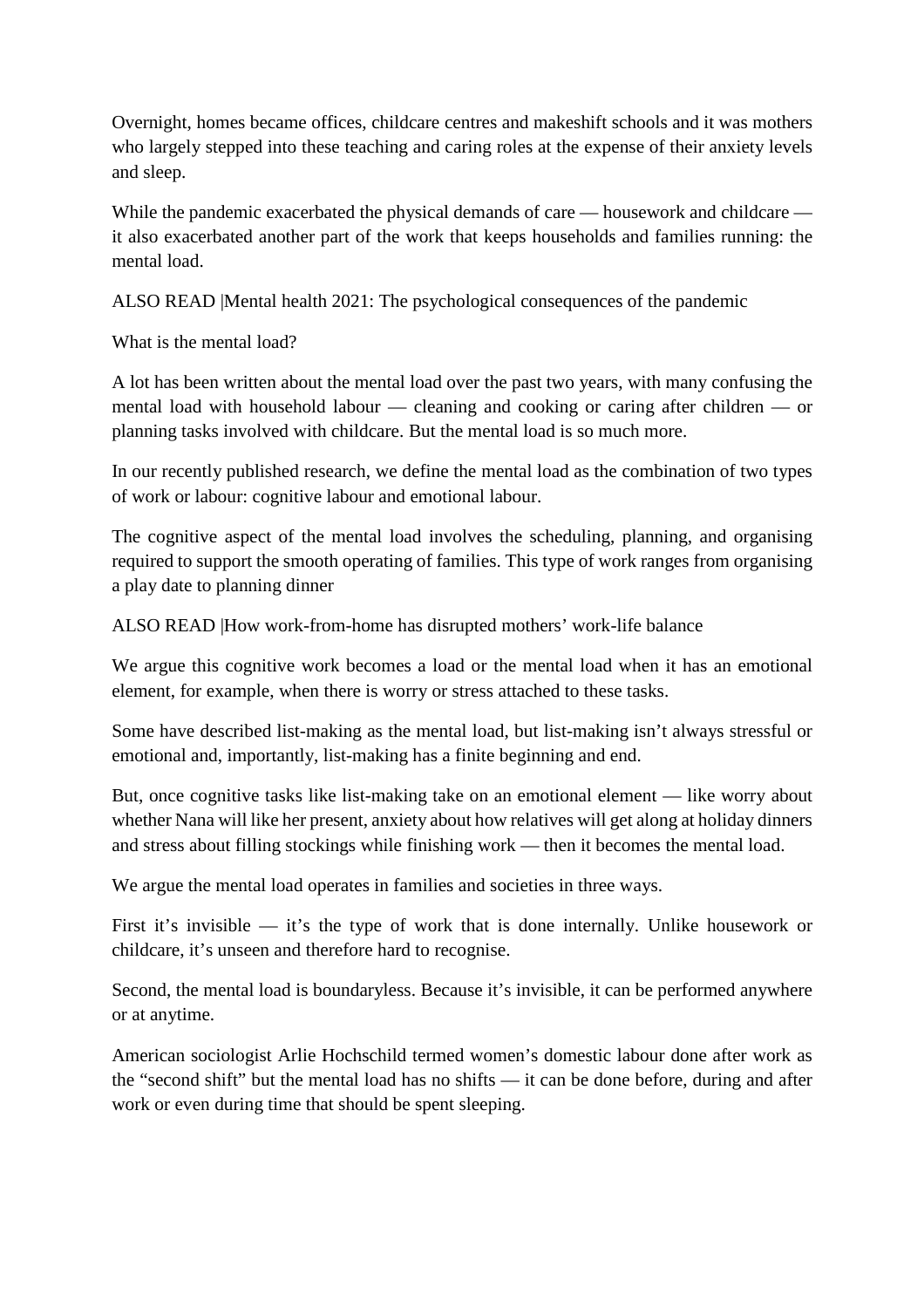And lastly, the mental load is enduring, meaning it never ends. Unlike housework such as like cooking or cleaning, thinking and caring about family members never ends, which is why the mental load can be so burdensome and Nana still reminds you to take a jacket.

How can we lessen mental loads in 2022 and beyond?

Individuals and society can do a number of things to decrease the mental load.

Make the mental load more visible by quantifying it

We have no robust, standardised and nationally representative measure of the mental load. This means, unlike housework and childcare, we have no idea the volume and consequences of the mental load for Australians

Recent reports on housework show women do 21 more hours of unpaid work than men. They may also spend the bulk of the day thinking about, planning and worrying about their families.

Yet, we have no measure of this labour and, importantly, we don't know how men carry the mental load either.

Quantifying and capturing how much time we spend on the mental load and how this is shared between couples will help lay the groundwork for change.

Acknowledge the toll on women

The pandemic has left workers burnt out, stressed and overwhelmed by the intensity of balancing work, homeschooling and full-time care demands while isolated at home.

It's no wonder the pandemic has knocked mothers out of employment.

Mothers are exhausted not only from the physical demands of work and family but also the cognitive labour of holding it all together at work while worrying about torpedoing children's educational futures from keeping them home, alone and glued to screens.

ALSO READ |Omicron in India: How to deal with anxiety over the new Covid-19 variant

The mental load, as the unrelenting internal nag, is a drain on well-being with serious consequences for economic productivity and fatigue.

The mental load is a national health emergency and should be treated seriously by workplaces and governments alike.

3) Help families better reconcile work and family demands

Both organisations and governments need to be better at helping families combine their work and care responsibilities. The mental load overloads women (and some men) particularly at work when they are thinking and worrying about their children's needs.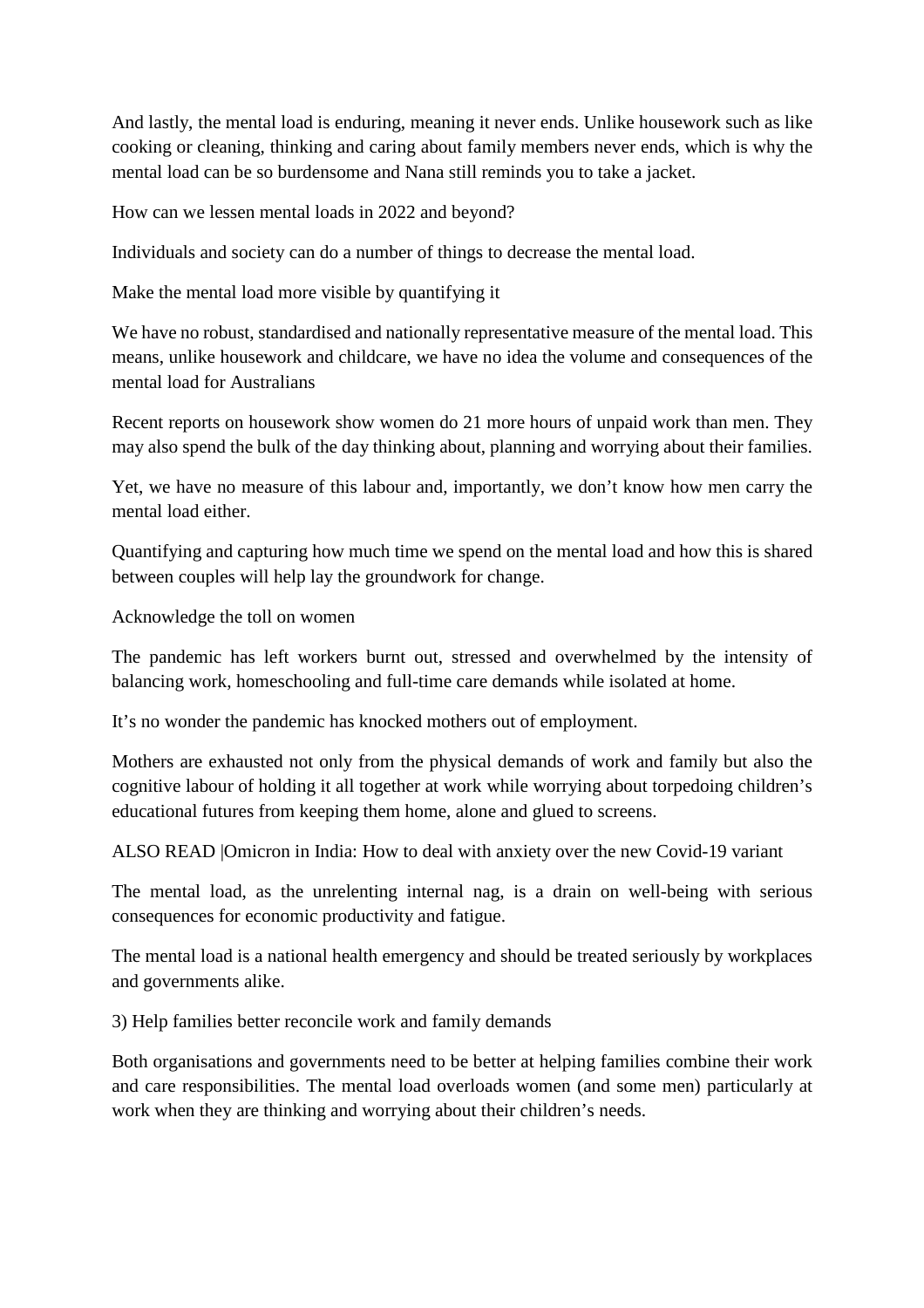Workplaces need to improve support for families to lessen the mental load. This may mean more working remotely or concrete programs to support workers' mental loads. This is also likely to improve workers' productivity.

ALSO READ |Here's why postpartum mental health for new moms should be given importance

At the same time, governments need to provide better care infrastructure to support families, for example more universal affordable childcare, supports for transitioning children to and from school, and better aged care. This will lessen workers' worries about the experiences of loved ones while they're engaged in paid work.

Ultimately, the mental load is a mental health issue and companies and governments should treat it as such. This will unburden families, and particularly mothers, from managing the mental load alone.

1Delhi records 3 new Omicron cases, tally at 549

2Foggy morning in Delhi, temperature dips 2 degrees below normal

3North Delhi civic body quashes commissioner's proposal to hike tax

More from Delhi

 For more lifestyle news, follow us on Instagram | Twitter | Facebook and don't miss out on the latest updates!

The above article is for information purposes only and is not intended to be a substitute for professional medical advice. Always seek the guidance of your doctor or other qualified health professional for any questions you may have regarding your health or a medical condition.

#### **Covid-19, Centre's twin concerns**

**On Covid-19, Centre's twin concerns: spreading reach, rising case count (The Indian Express: 20220113)**

https://indianexpress.com/article/india/tpr-above-5-300-districts-omicron-not-common-coldget-vaccinated-govt-7719578/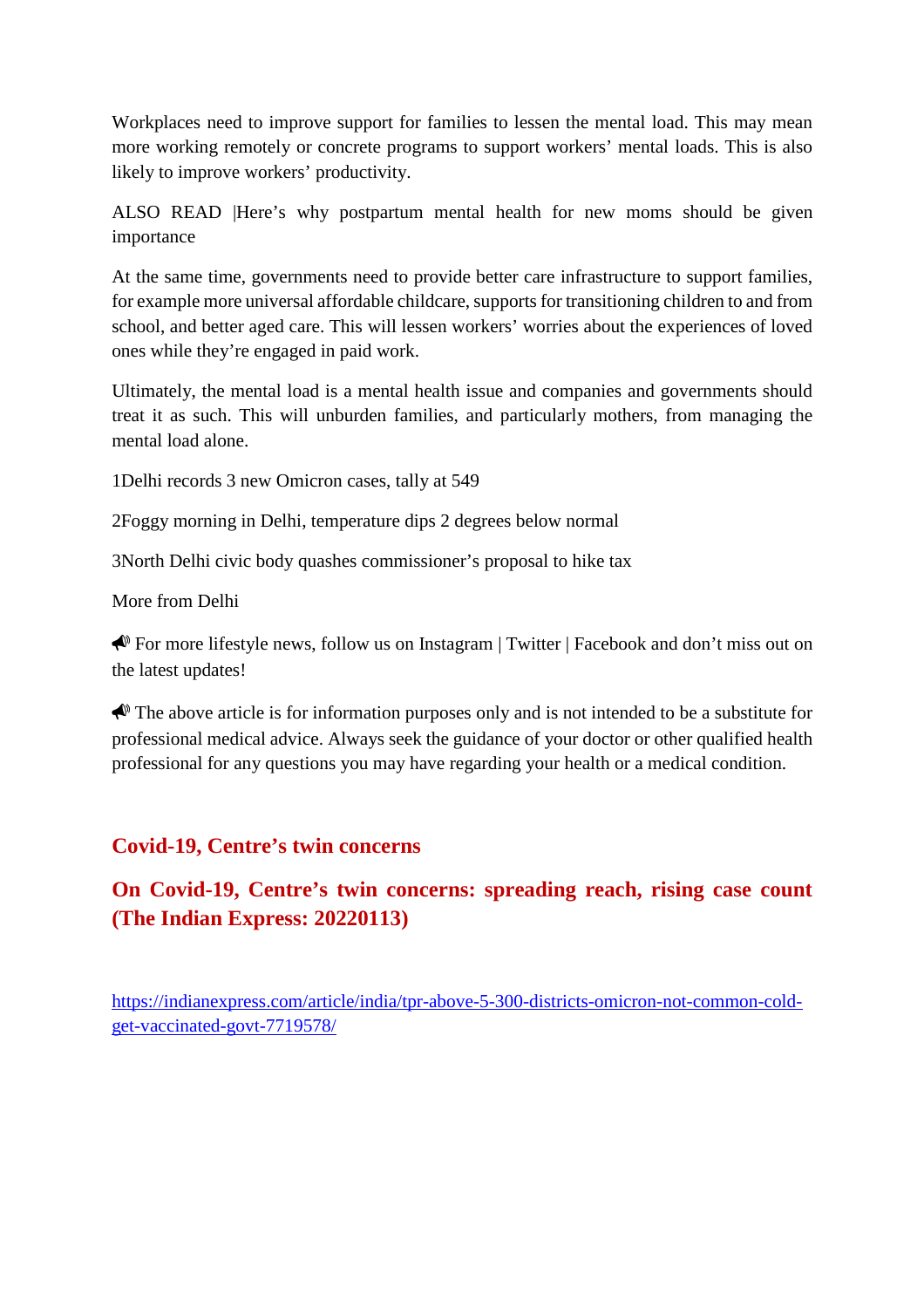⬤ The Centre also warned that there is "rampant and irrational use" of the anti-viral pill Molnupiravir, emphasising that efforts should be made to restrict its use as known and unknown harms far outweigh its claimed benefit.

Covid patients at Sehnai Banquet Hall at the Covid Care Center in New Delhi. ( Express photo by Abhinav Saha)

The Centre Wednesday said that while hospitalisation rate may be low at the current levels of the Omicron surge, the Covid-19 cases are spreading at a large scale, and flagged that in just one week, 300 districts have reported more than 5 per cent positivity rate, compared to just 78 districts in the previous week.

On Wednesday, the Union health ministry said that overall across the states, the country is witnessing a sharp surge in Covid-19 cases and that a twin concern is emerging in several pockets of the country: high case positivity, indicating an increase in the spread of infection, coupled with an increase in the total number of active cases.

Twin concern emerging in states across India

The health ministry said that there has been a progressive in districts reporting an increase in case positivity. In the week ending January 11, 300 districts have a case positivity more than 5 per cent compared to just 78 districts in the week ending January 4.

The head of India's Covid-19 task force, Dr V K Paul, further flagged that positivity rates being reported in certain districts are "phenomenally high". "The intensity of the pandemic has increased. It is quite clear from the data that it is being driven and powered by Omicron. It is rapidly replacing or has replaced the previous dominant Delta variant. Omicron has high transmissibility and growth rate…We are seeing phenomenally high test positivity rates," Paul said.

Paul reiterated that Omicron is not common cold and it has the potential to overwhelm the health infrastructure in the country. "Understanding the disease from Indian experience… it may look like the hospitalisation rate is low. Maybe. But it is spreading at a large scale. If one is infected, the entire family gets infected. We cannot lower the vigil and preparedness. I endorse the statement of the WHO: Omicron is not a common cold. It is not a simple or ordinary infection. We cannot take this lightly," Paul said.

Also Read |Covaxin booster effective against Omicron, Delta: Bharat Biotech cites study

"Also the current situation is like this because of the high vaccination rates… because vaccines provide protection against severe disease. So Omicron is not a common cold and because of it, many health systems have collapsed in a few countries. Many health workers have been forced to stay at home. There is more pressure. We have to slow the transmission," Paul said.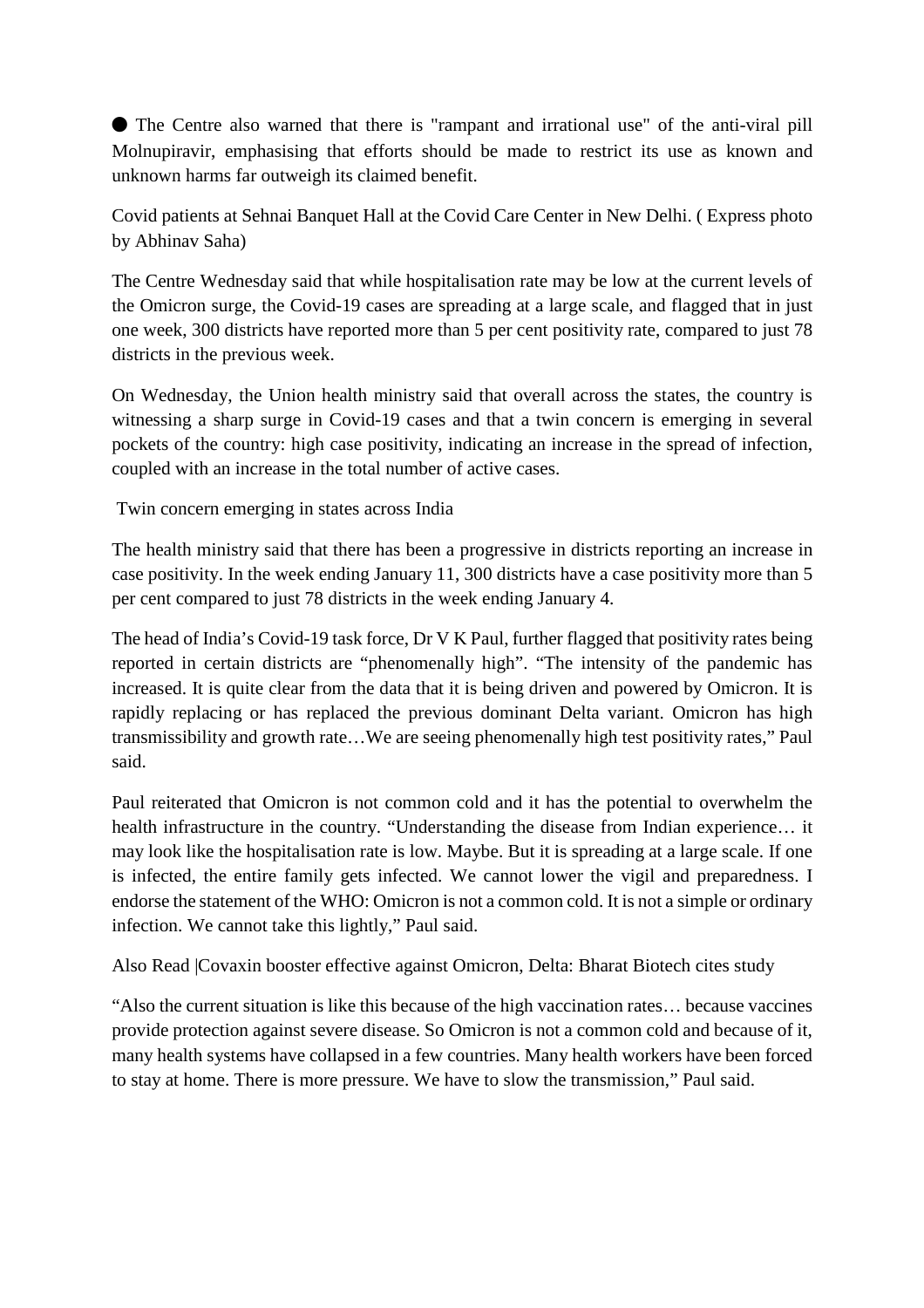The Centre Wednesday also warned that there is "rampant and irrational use" of the anti-viral pill Molnupiravir, emphasising that efforts should be made to restrict its use as known and unknown harms far outweigh its claimed benefit.

On Wednesday, DG ICMR Dr Balram Bhargava spelled out the recommendations of the experts of the Covid-19 task force, highlighting that Molnupiravir — the first anti-viral drug granted emergency use authorisation (EUA) by the drug regulator — has certain risks that warrant caution in its use.

"We have had extensive debates and discussion among national experts… The final conclusion was that Molnupiravir has certain risks that warrant caution in its use. Number two, experts present at the meeting opined that there is a rampant and irrational use of Molnupiravir. Number three, efforts should be made to restrict its use as known and unknown harms far outweigh its claimed benefit," Bhargava said.

"Number four, the currently available synthesised evidence was reviewed and the members unanimously agreed that it does not merit the inclusion of Molnupiravir in national treatment guidelines. The emerging evidence will be constantly reviewed," Bhargava said.

Top News Right Now

UP elections: Mukesh Verma, BJP MLA from Shikohabad, resigns

Assam doctor after US pig heart transplant: 'Did surgery 24 years ago'

Goa polls: Staking claim over Parrikar legacy, son Utpal eyes Panaji ticket

Bhargava also said that there is no evidence of the benefit of the use of Molnupiravir in persons previously infected with Covid-19 or who were vaccinated. "Lastly, it was further highlighted that the current clinical window of an application appears extremely narrow for Molnupiravir with relevance only to the following: elderly, unvaccinated with other comorbidities. There is no evidence of benefit in diabetic patients, and those who were previously infected with Covid-19 or were vaccinated," Bhargava said.

Paul, during the briefing, also raised concerns of irrational consumptions of drugs for Covid-19 treatment. "There is a concern. Whichever medicines are being given (for Covid-19), there should be a rational approach in using them. They cannot be overused. In the last wave, we witnessed a scary situation where the overuse of drugs caused mucormycosis…There is a guilt that there was a overuse. Steroids are very potent and life-saving drugs, but they also have side effects. They disturb many bio-chemical pathways. We have learnt our lessons. We don't want that situation to repeat," Paul said.

1Delhi records 3 new Omicron cases, tally at 549

2Foggy morning in Delhi, temperature dips 2 degrees below normal

3North Delhi civic body quashes commissioner's proposal to hike tax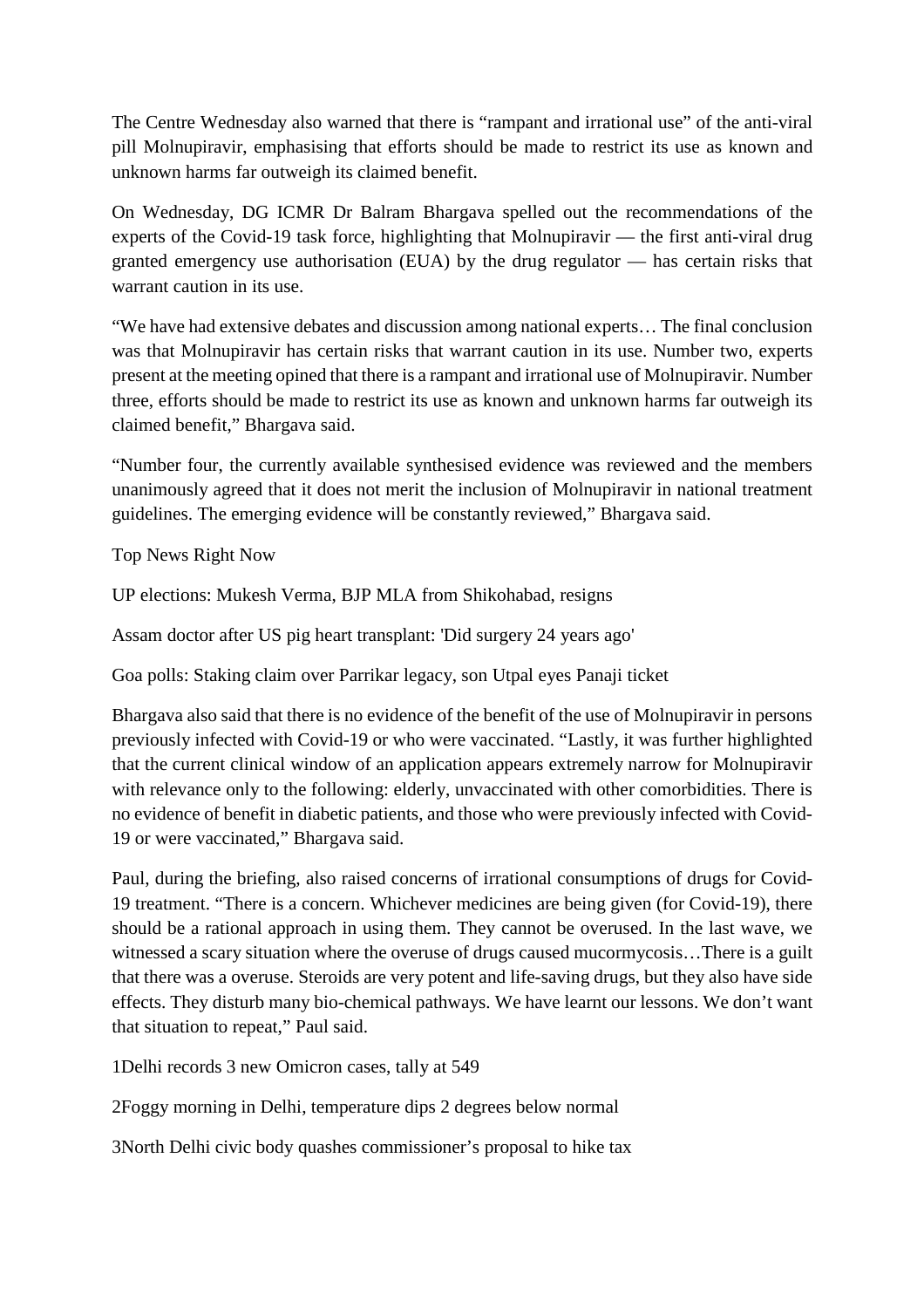#### More from Delhi

"General public should be aware of these set of rational treatments… we have true concern over overuse and misuse of drugs. For mild symptoms, in case of fever, only paracetamol should be given. For cough, one can take cough syrup, warm water, and, gargle and only if the cough persists for more than five days, in selected cases, you can use budesonide. These are the only three things to be done… we would request our medical fraternity to follow the rational guidelines," Paul said.

#### **New Cases**

#### **2.47 lakh new Covid cases reported; active cases highest in 7 months**

#### **380 more deaths reported (TheTribune: 20220113)**

https://www.tribuneindia.com/news/nation/2-57-lakh-new-covid-cases-reported-active-caseshighest-in-7-months-360898

India logged 2,47,417 new coronavirus infections, the highest in 236 days, taking the total tally of Covid cases to 3,63,17,927, which includes 5,488 cases of the omicron variant, according to the Union Health Ministry data updated on Thursday.

The country saw a single-day jump of 620 cases of the omicron variant, the highest so far, taking the total tally of such cases to 5,488, out of which 2,162 people have recovered or migrated so far.

The active cases have increased to 11,17,531, the highest in 216 days, while the death toll has climbed to 4,85,035 with 380 fresh fatalities, the data updated at 8 am stated.

Maharashtra recorded the maximum number of 1,367 cases of omicron variant followed by Rajasthan at 792, Delhi 549, Kerala 486 and Karnataka 479.

The active cases comprise 3.08 per cent of the total infections, while the national Covid recovery rate decreased to 95.59 per cent, the ministry said.

A total of 2,57,299 coronavirus infections were reported in a single day on May 21.

An increase of 1,62,212 cases has been recorded in the active Covid caseload in a span of 24 hours.

The 380 new fatalities include 199 from Kerala and 40 from Delhi.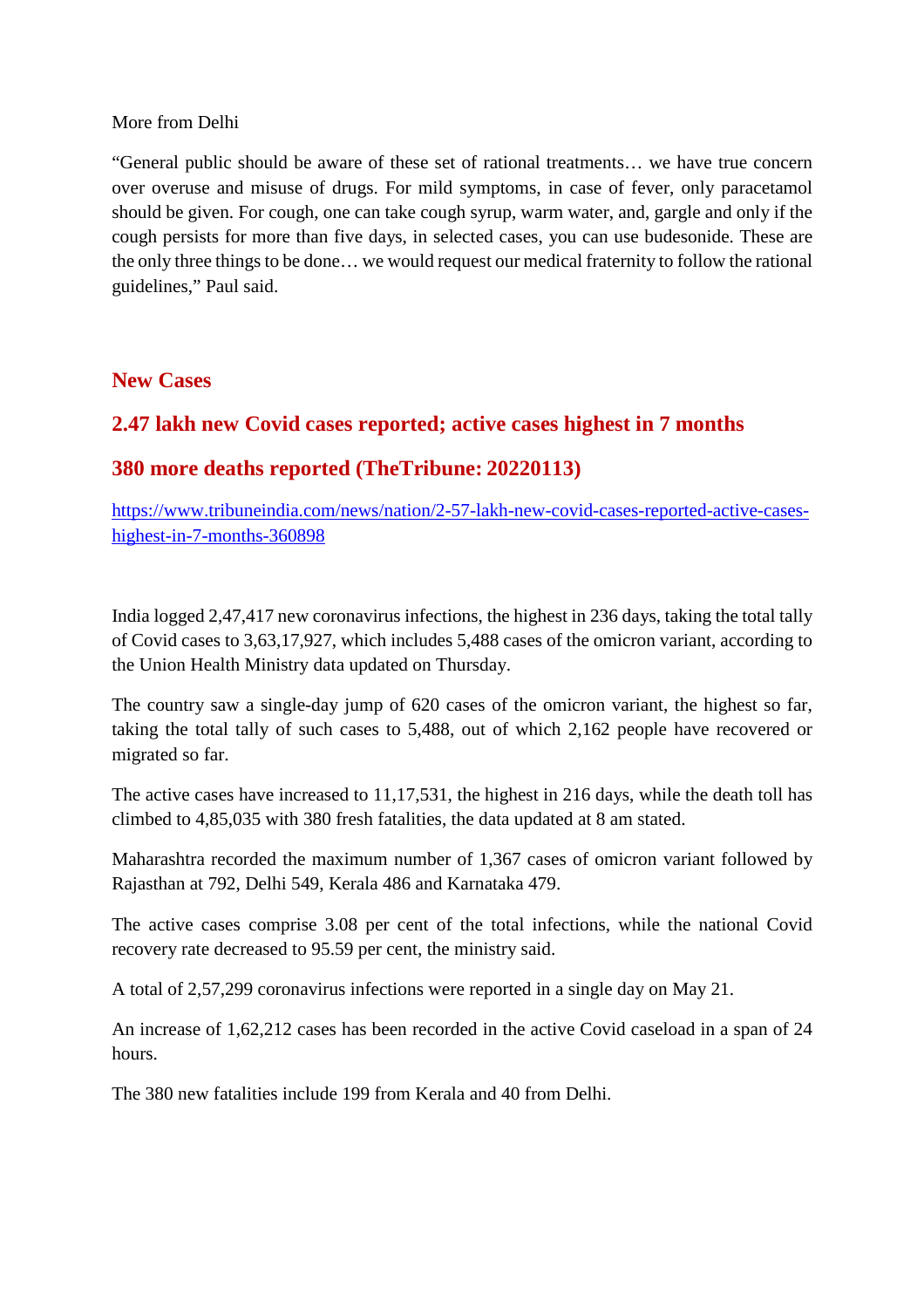A total of 4,85,035 deaths have been reported so far in the country, including 1,41,701 from Maharashtra, 50,076 from Kerala, 38,389 from Karnataka, 36,905 from Tamil Nadu, 25,240 from Delhi, 22,940 from Uttar Pradesh and 19,959 from West Bengal. PTI

#### **ICMR**

#### **Molnupiravir harms far outweigh claimed benefits: ICMR's second warning in a week (TheTribune: 20220113)**

https://www.tribuneindia.com/news/nation/molnupiravir-harms-far-outweigh-claimedbenefits-icmrs-second-warning-in-a-week-360680

In India, the national task force experts have for the third time unanimously rejected the inclusion of the drug in the Indian Covid-19 treatment guidelines

In its second warning against the use of Molnupiravir, the world's first anti-Covid oral pill developed by Merck, the Indian Council of Medical Research on Wednesday said the harms of the anti-viral pill far outweigh its benefits.

An experimental Covcid-19 treatment pill, called molnupiravir and being developed by Merck & Co Inc and Ridgeback Biotherapeutics LP, is seen in this undated handout photo released by Merck & Co Inc. Reuters file

The ICMR noted irrational use of the pill which the Drug Controller General of India approved on December 28 last year and said while the pill has been approved in the UK and Denmark, it has not made to the Covid treatment guidelines there also.

In India, the national task force experts have for the third time unanimously rejected the inclusion of the drug in the Indian Covid-19 treatment guidelines.

"We had extensive discussions among national experts and reviewed whatever data was available from three trials – one on 1433 patients in the US; one which was prematurely terminated for business reasons and another that is ongoing. The conclusion is that Molnupiravir has certain risks that warrant caution in its use. Experts present at the meeting opined that there is a rampant and irrational use of the pill. They said efforts should be made to restrict its use as known and unknown harms far outweigh its claimed benefit," ICMR chief Balram Bhargava said today.

He said currently available synthesized evidence was reviewed and members unanimously agreed that the medicine does not merit inclusion in the national Covid treatment guidelines.

The emerging evidence will be constantly reviewed, ICMR chief said.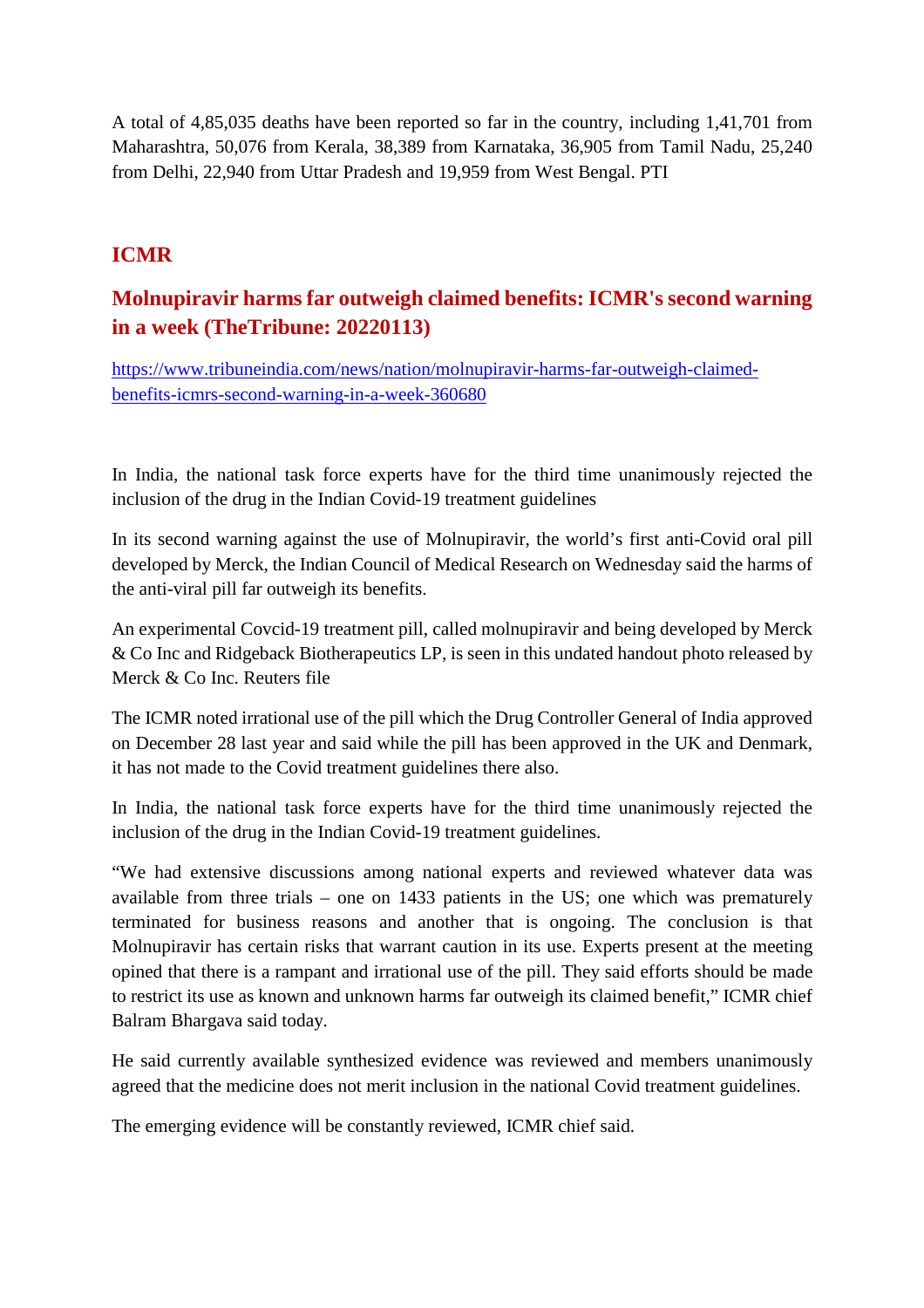He also said the current window of application appeared extremely narrow for Molnupiravir with relevance only to the elderly and the unvaccinated with other comorbidities except diabetes.

#### **WHO**

### **Omicron quickly overtaking Delta globally in terms of circulation: WHO (TheTribune: 20220113)**

https://www.tribuneindia.com/news/world/omicron-quickly-overtaking-delta-globally-interms-of-circulation-who-360615

The update said Omicron variant has substantial growth advantage and is rapidly replacing other variants

Omicron quickly overtaking Delta globally in terms of circulation: WHO

Photo for representational purpose only. Reuters file

Omicron is quickly overtaking the Delta variant of COVID-19 and becoming dominant around the world, a senior WHO official has warned, with the global health agency cautioning that there is "increasing evidence" Omicron is able to evade immunity but has less disease severity as compared to other variants.

It could take some time for Omicron to overtake Delta in some countries, because it depends on the level of circulation of the Delta variant in those countries, Infectious Disease Epidemiologist and COVID-19 Technical Lead at the World Health Organisation (WHO) Maria Van Kerkhove said on Tuesday.

"Omicron has been detected in all countries where we have good sequencing and it's likely to be in all countries around the world. It is quickly, in terms of its circulation, overtaking Delta. And so Omicron is becoming the dominant variant that is being detected," Kerkhove said during a virtual questions and answers session.

She further cautioned that even though there is some information that Omicron causes less severe disease than Delta, "it's not a mild disease" because "people are still being hospitalised for Omicron." The COVID-19 Weekly Epidemiological Update, released by the WHO, said that over 15 million new COVID-19 cases were reported globally in the week of January 3-9, a 55 per cent increase as compared to the previous week when about 9.5 million cases were reported.

Over 43,000 new deaths were reported in the past week. As of 9 January, over 304 million confirmed COVD-19 cases and over 5.4 million deaths have been reported.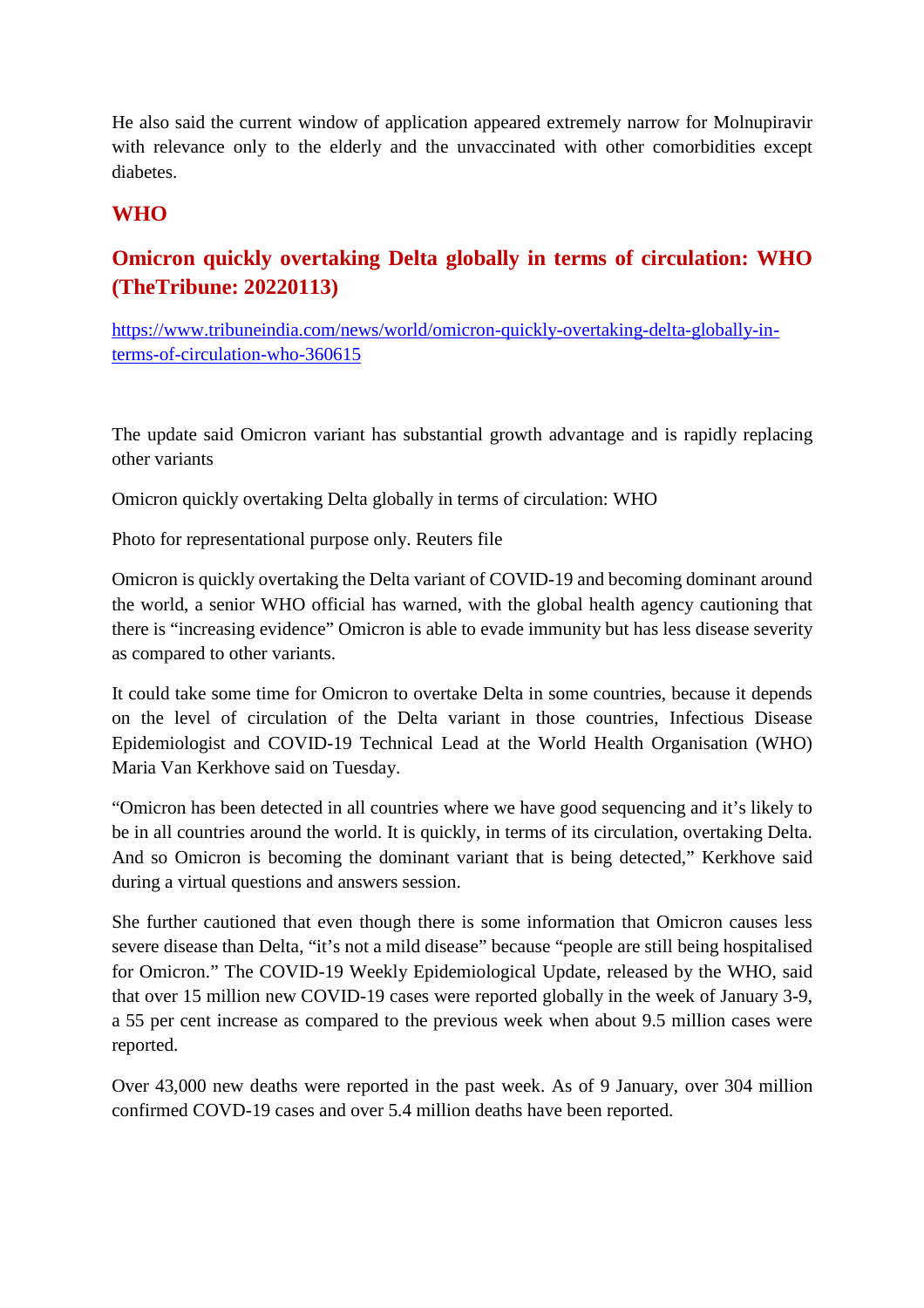The highest numbers of new cases were reported from the US (4,610,359 new cases; a 73 per cent increase), France (1,597,203 new cases; a 46 per cent increase), the UK (1,217,258 new cases; a 10 per cent increase), Italy (1,014,358 new cases; a 57 per cent increase) and India (638,872 new cases; a 524 per cent increase), the update said.

Kerkhove said the 15 million cases reported in the last seven days are a "record high in this pandemic" and are an "underestimate" given the challenges in surveillance around the world and COVID-19 self-tests at home that are not registered.

The WHO update said that the Omicron variant has a substantial growth advantage and is rapidly replacing other variants.

"This variant has been shown to have a shorter doubling time as compared to previous variants, with transmission occurring even amongst those vaccinated or with a history of prior SARS-CoV-2 infection; there is increasing evidence that this variant is able to evade immunity," the update said.

It said that in terms of disease severity, there is growing evidence that the Omicron variant is less severe as compared to other variants.

Citing a non-peer-reviewed retrospective cohort study from the US, the update said the findings suggest that while the absolute number of cases and hospitalisations among children are currently increasing in the US, the risk of hospitalisation still remains lower compared to other age groups during the period when Omicron is circulating as compared to the period when the Delta variant was dominant.

The update also noted that since December, six studies have provided evidence of reduced vaccine effectiveness (VE) of COVID-19 vaccines against the Omicron variant.

"While early VE estimates against the Omicron variant should be interpreted with caution due to potential biases, these preliminary results provide evidence of reduced overall effectiveness of vaccines against the Omicron variant, with greater declines in effectiveness with increasing time since vaccination, relative to Delta... While a booster vaccination appears to improve VE against infection and hospitalisation due to the Omicron variant, more data are needed to assess both the magnitude and duration of the protection," the update said.

The WHO Technical Advisory Group on COVID-19 Vaccine Composition (TAG-CO-VAC) said that as coronavirus evolves, the composition of current COVID-19 vaccines may need to be updated, to ensure that "COVID-19 vaccines continue to provide WHO-recommended levels of protection against infection and disease by VOCs, including Omicron and future variants."

Kerkhove added that as Omicron enters and circulates among vulnerable populations, "we will see increase in hospitalisations and deaths. So please treat this virus as seriously as it needs to be treated. The narrative that it's the common cold is not true. The narrative that it is just mild is not true. So we have to really fight against it. It's not the time to give up."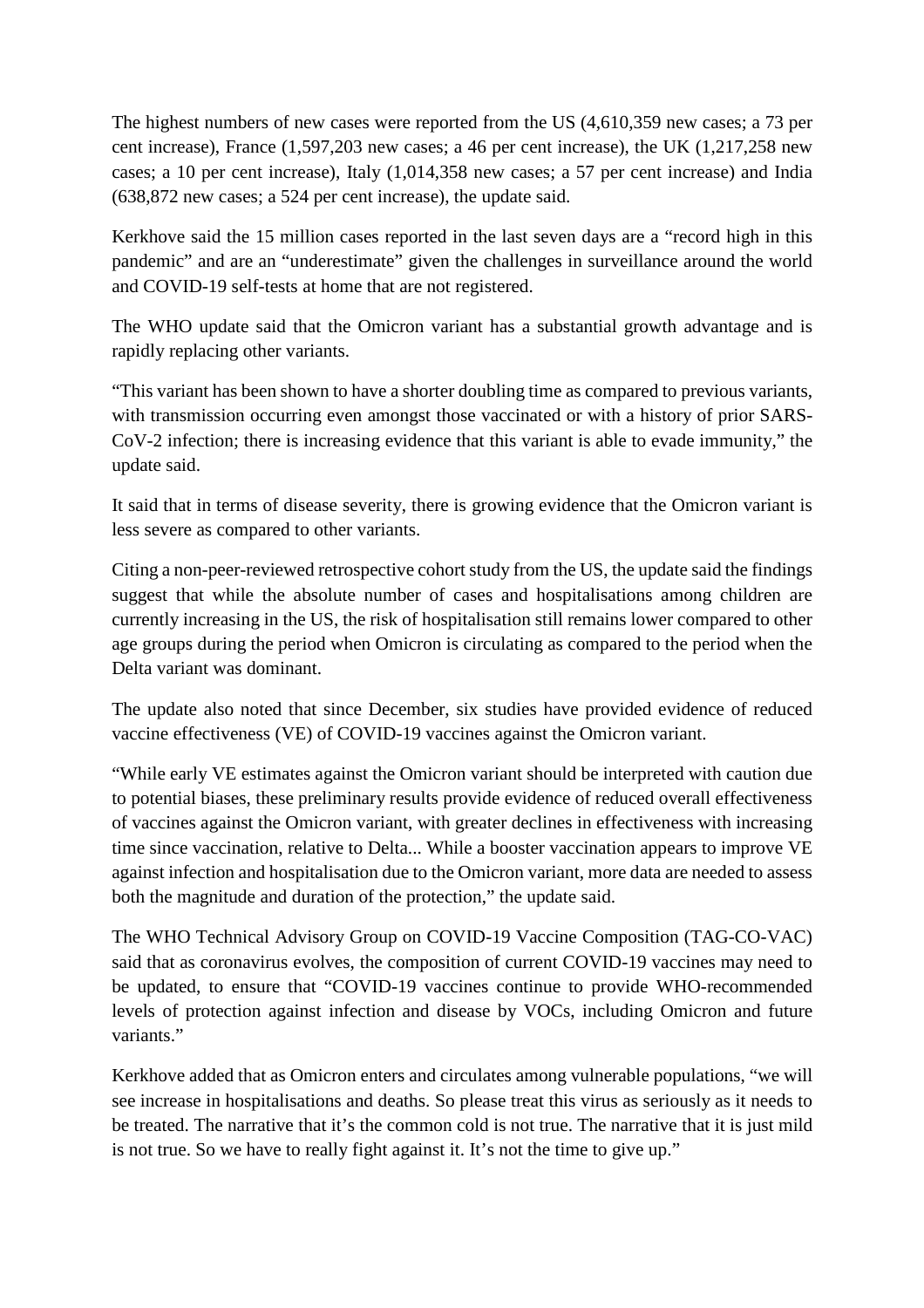#### **Ayush drugs**

#### **Centre advises Ayush drugs for Covid prevention, management (TheTribune: 20220113)**

https://www.tribuneindia.com/news/nation/centre-advises-ayush-drugs-for-covid-preventionmanagement-360703

Ministry claims during the first wave, 19,000 Delhi police personnel were given Ashwagandha tablets and a peer reviewed research was published to show they were either not infected or did not progress to severe disease

The government on Wednesday recommended Ayush drugs for prevention and management of Covid-19 saying clinical and preclinical trials had established the efficacy of the medicines.

Issuing revised guidelines for Ayush interventions in Covid-19, the ministry of Ayush said current understanding indicated that a good immune system was important for prevention of the disease.

"Based on clinical and preclinical studies Ayush medicine has been recommended for prophylaxis and management. In the current scenario we recommend three medicines for prophylaxis," Ayush Ministry officials said today.

These three medicines are Ayuraksha kit which consists of Chyawanprash 6 gm a day; Ayush kwath 75 ml (3gm powder boiled in 150 ml water and reduced to 75 ml) once a day; Samshamani vati 500 mg twice a day; Anu Taila once a day one to two drops nasal application in each nostril once a day.

The second prophylaxis intervention in the Ayush guideline is Guduchi Ghan Vati 500 mg twice a day; third is Ashwagandha tablet 500 mg twice a day.

The ministry said during the first wave, 19,000 Delhi police personnel were given Ashwagandha tablets and a peer reviewed research was published to show they were either not infected or did not progress to severe disease.

For management, the ministry suggested AYUSH 64, a poly herbal formulation developed by the Central Council of Research in Ayurvedic Sciences along with CSIR. "Seven clinical studies were done and were found effective for management through AYUSH 64 of which 2 tablets of 500 mg twice a day are recommended for management of asymptomatic cases and 2 tablets of 500 mg thrice a day for mild to moderate Covid," said the ministry.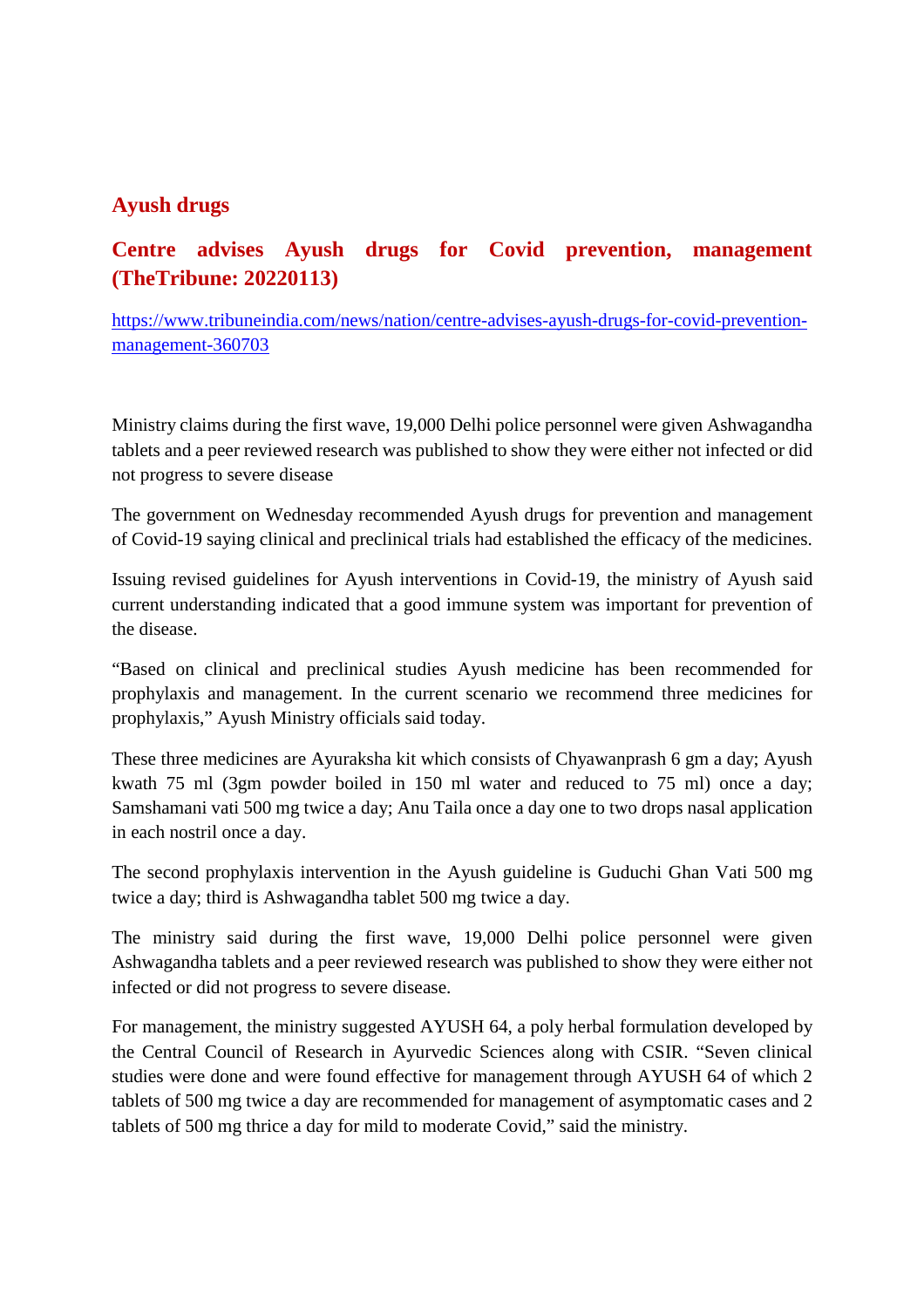#### **Third wave**

#### **Winter sowing powers on despite third wave (Hindustan Times:20220113)**

https://epaper.hindustantimes.com/Home/ArticleView

India's rabi or winter sowing is powering on robustly despite the pandemic as above-normal seasonal rains have set the stage for the rapid planting of key crops, exceeding last year's levels for this time of the year, official data shows.

The farm sector has emerged relatively unscathed from the pandemic due to higher subsidies and fewer Covid-related curbs even as millions of farmers were on protest against three farm laws, which were eventually repealed by the government on November 30. However, oversupply of labour in the hinterland, triggered by migration of millions of workers back to villages due to the closure of several sources of employment due to the pandemic, and the prices of produce, will still weigh on the farm economy, analysts said.

As on January 10, the total area sown under rabi crops is 65.2 million hectares, against 64.6 million hectares sown during the corresponding period of last year. The total area shows a marginal increase of nearly 600,000 hectares.

"Overall, there has been no impact of the pandemic on farm operations and total acreages are expected to exceed last year's levels if current sowing trends holds," said Abhishek Agrawal, an analyst with Comtrade.

Agriculture has chugged on unharmed by successive waves of coronavirus infections. In 2020- 21, when India faced a rare recession due to the pandemic, agriculture was the only sector to post positive growth of about 3.1%. This helped keep farm incomes steady. Higher fertiliser subsidies, raised by ₹14,000 crore during the summer-sown season, kept farm growth up.

According to data from the India Meteorological Department, winter rainfall in the country stood at 8.1mm against normal of 2.4mm, which is a departure of (+) 237% during the period from January 1 to January 10.

"These rains have been beneficial for early sowing although they have been damaging for some crops in some southern states," Agrawal said.

According to official advance estimates of GDP for 2021-22 released this week, the agriculture sector is estimated to grow at 3.9%, higher than the 3.6% expansion recorded in the previous financial year. The targeted growth rate for the farm sector is 4%. Overall, the country's GDP is estimated to expand to 9.2%, lower than the Reserve Bank of India's (RBI) December 2021 projection of 9.5%.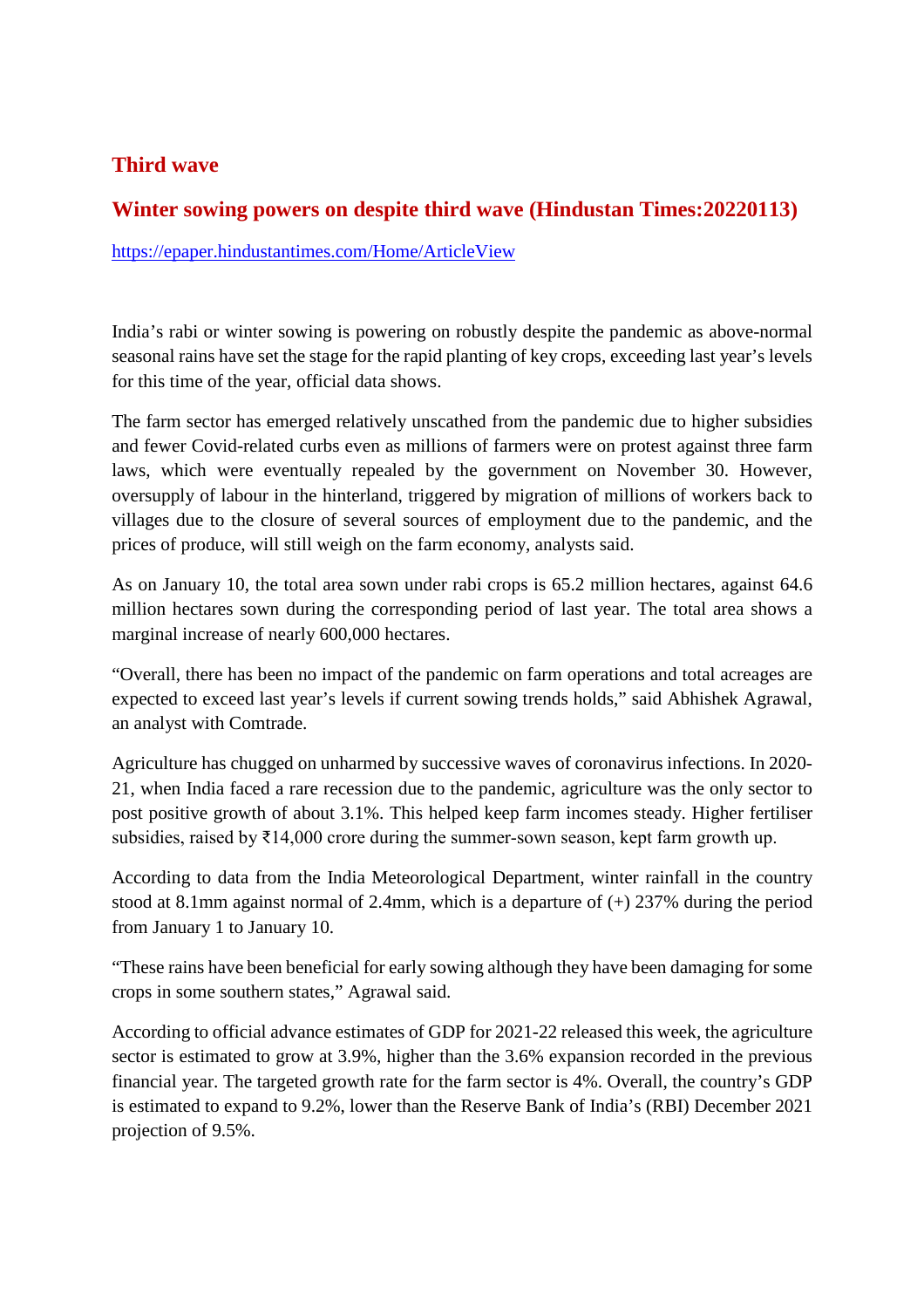The farm sector is crucial to Asia's third-largest economy because it employs the most people and spurs overall demand. For example, when farm output is strong, nearly half of all consumer goods, such as television sets, are sold in rural areas.

Good harvests help keeping a lid on inflation, but also tend to depress farmers' incomes in a country where half the population depends on a farm-derived livelihood.

Lower inflation is key to the Reserve Bank's holding of interest rates steady to boost growth, as the economy battles another Covid wave due to the highly transmissible Omicron variant.

The country's retail inflation however rose sharply to 5.59% in December 2021 from 4.91% in November, pushed up by rising prices of manufactured items and food, data released by the government showed on Wednesday. Food inflation rose to 4.05% in December from 1.87% in November.

The latest sowing trends show a shift towards oilseeds, a scare commodity, from cereals. Rapeseed and mustard have been sown on 8.9 million hectares compared to 7.2 million hectares sown during the corresponding period last year, up 23%.

In recent months, prices of cooking oil, two-thirds of which is imported, had increased to record levels due to higher international prices.

The higher acreage in oilseeds has resulted in slightly lower acreage under wheat, whose netsown area stands at 33.3 million hectare against last year's 33.9 million hectare for this time of the year.

The area under pulses, another key commodity, stood at 15.6 million hectare compared to 15.7 million hectare.

"The farm sector has shown remarkable resilience because of two reasons. One, rural supply lines, especially of agricultural inputs, held steady despite the pandemic. Two, rains were plentiful during the 2021 monsoon," said DK Joshi, chief economist of Crisil Ltd, a ratings agency.

#### **Health Care Services (Hindustan Times:20220113)**

https://epaper.hindustantimes.com/Home/ShareImage?Pictureid=13102781eb9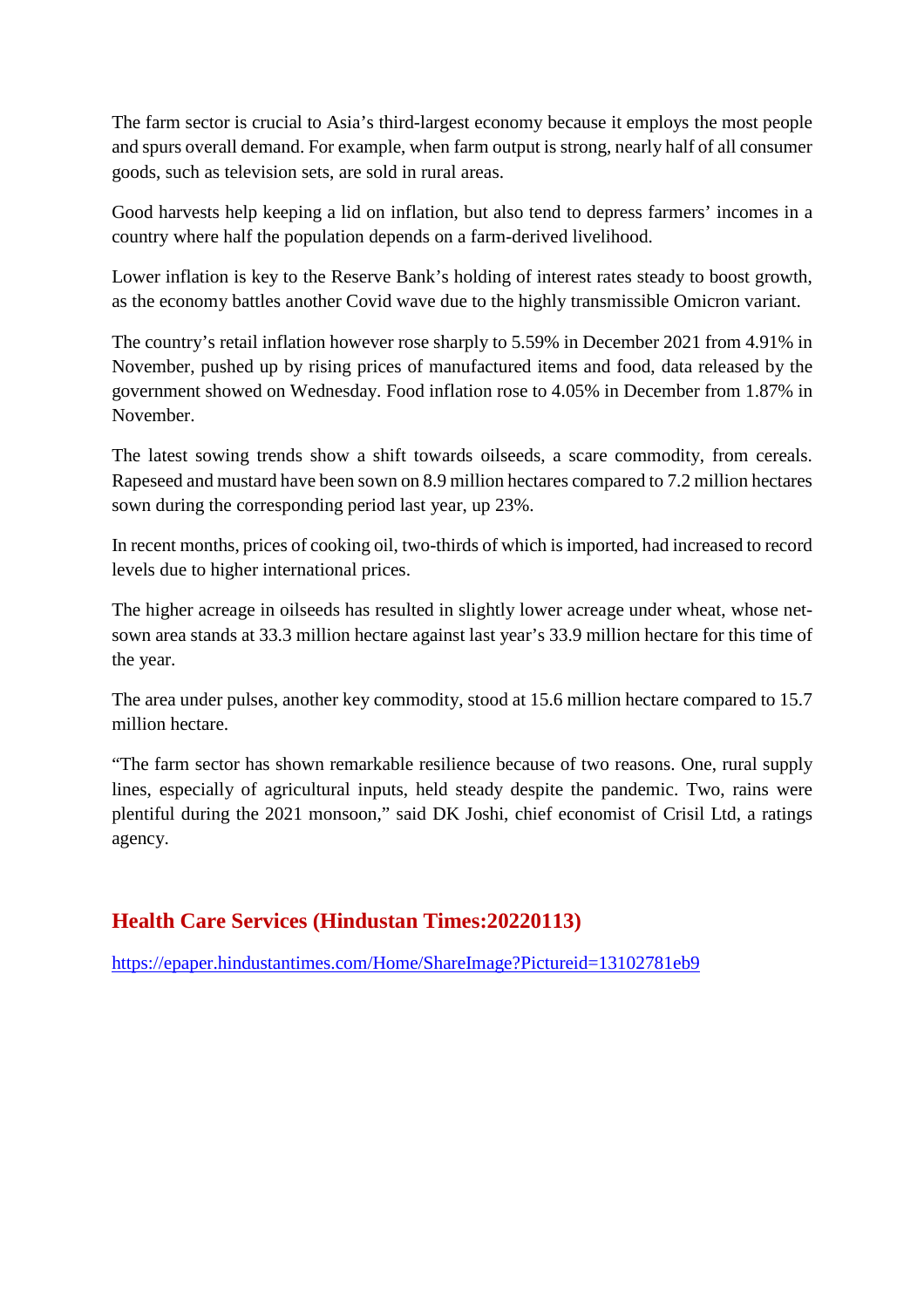

Infectivity Rate

**In 20 mins, virus loses 90% of its infectivity in air (Hindustan Times:20220113)**

**https://epaper.hindustantimes.com/Home/ArticleView**

New Delhi : When exhaled, the Sars-CoV-2 is most potent in causing infection within the first two minutes. It then drops significantly over the next three minutes, and between five and 20 minutes, it consistently loses potency to cause infection, retaining only 10% of its infectivity at the 20th minute.

The insights have been drawn from a first-of-its-kind study by scientists at the University of Bristol, who used novel techniques to keep the virus suspended in a controlled environment using electrostatic energy.

The researchers exposed the virus to varying levels of humidity and found that the coronavirus survived longer when the air was moister, but rapidly lost their ability to replicate when it was drier.

The authors explain the science behind why it happens: the virus is transmitted as airborne droplets, surrounded by water that includes various chemicals. When the relative humidity is low, the droplets begin to crystallise quickly, robbing the virus of its biological viability.

The most rapid loss in infectivity happened when the relative humidity of air was in the 40% range – in this condition, the virus lost half of its infectivity within the first five seconds. But if the relative humidity was at 80-90%, it retained 48% of infectivity for a good five minutes.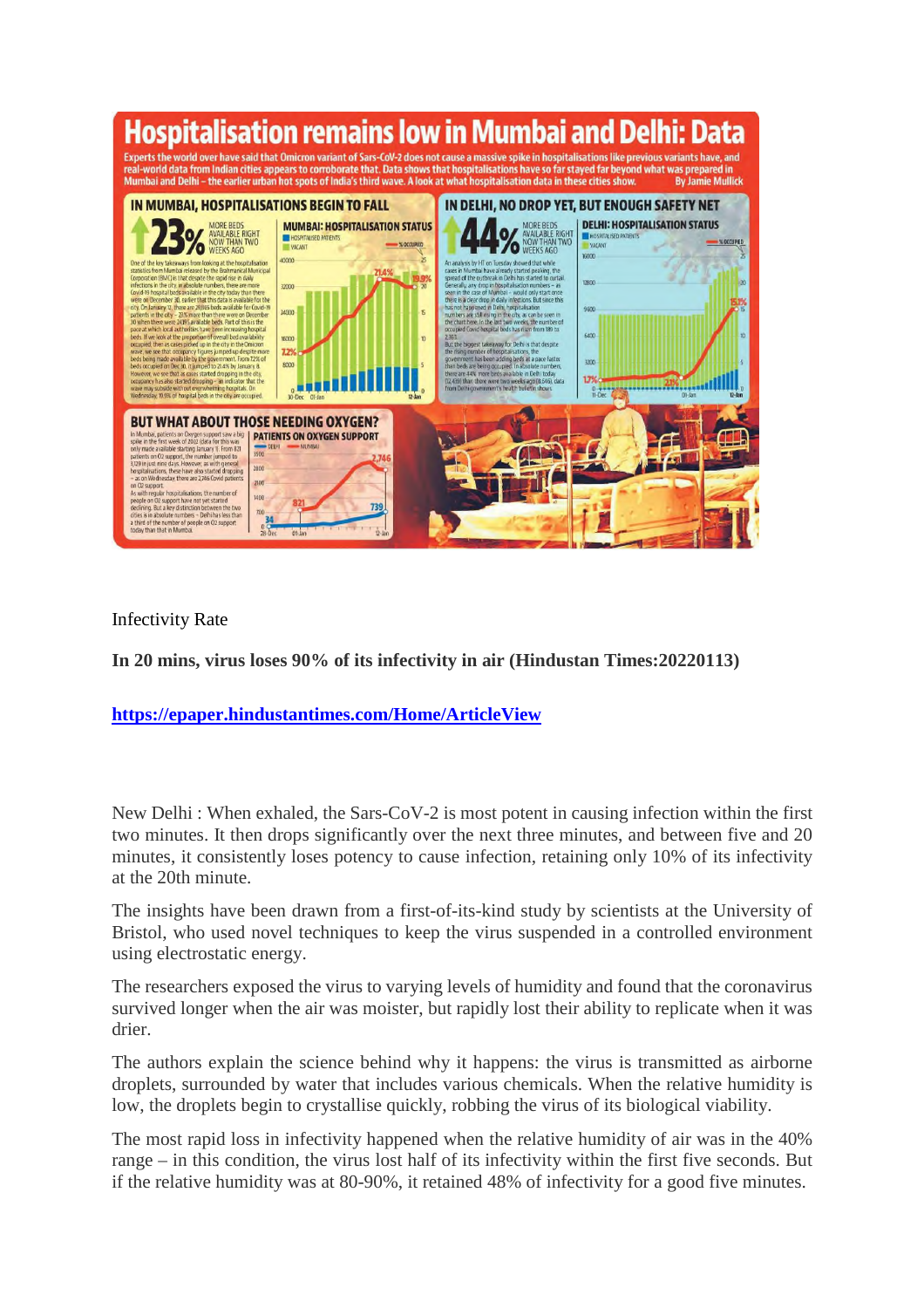#### **What does this mean?**

Fundamentally, it shows what has been understood from real-world observations: the majority of the transmission happens during prolonged, consistent contact with an infectious person. If the person is talking loudly or singing, they are consistently spewing out more viral particles, which increases the chances of someone getting infected.

It also suggests that most infection happens at short range transmission, than long range. This is why outdoor spaces have consistently proven to be safer.

The correlation between humidity and infection viability of the virus suggests that the likelihood that someone will catch the virus in summer is lower than in monsoon, if they are exposed to a contagious person for the same duration of time at the same distance.

The equation become a little complicated in Indian winters, though. Relative humidity depends on temperature– if it's cold, the air's ability to hold is water is reduced, consequently raising the relative humidity levels. Conversely, for instance, if you switch on a heater in your room on a cold day, the relative humidity will reduce and you will feel it becoming drier as the higher temperature expands the air's ability to hold water.

#### **Does it hold true for Omicron too?**

It almost certainly does, the authors say. While the test did not include the Omicron variant, the scientists found the loss of infectivity was consistent across three variants that they tested.

They also detailed the "physiochemical" processes that essentially reduce the virus's viability. Biological fluids like saliva and the airborne particles we exhale carry chemical buffers – these buffers tend to be stable at a particle level of acidity. But once they come in contact with their air, they become more alkaline. In other words, the vapour which the virus floats after being exhaled becomes less suited for the pathogen's survival. The reasons for this, the scientists added, will be further investigated by them.

Studies published over the last month suggest that Omicron may be spreading more readily because it thrives significantly better in the upper respiratory passage.

In any case, the new study that shows how the virus survives or loses infectivity reinforces the need for people to stay masked, avoid prolonged, close contact, and ventilate indoor spaces.

#### **Covid**

#### **Tally over 27k as tests ramped up; Covid death toll rises by 40(Hindustan Times:20220113)**

https://epaper.hindustantimes.com/Home/ArticleView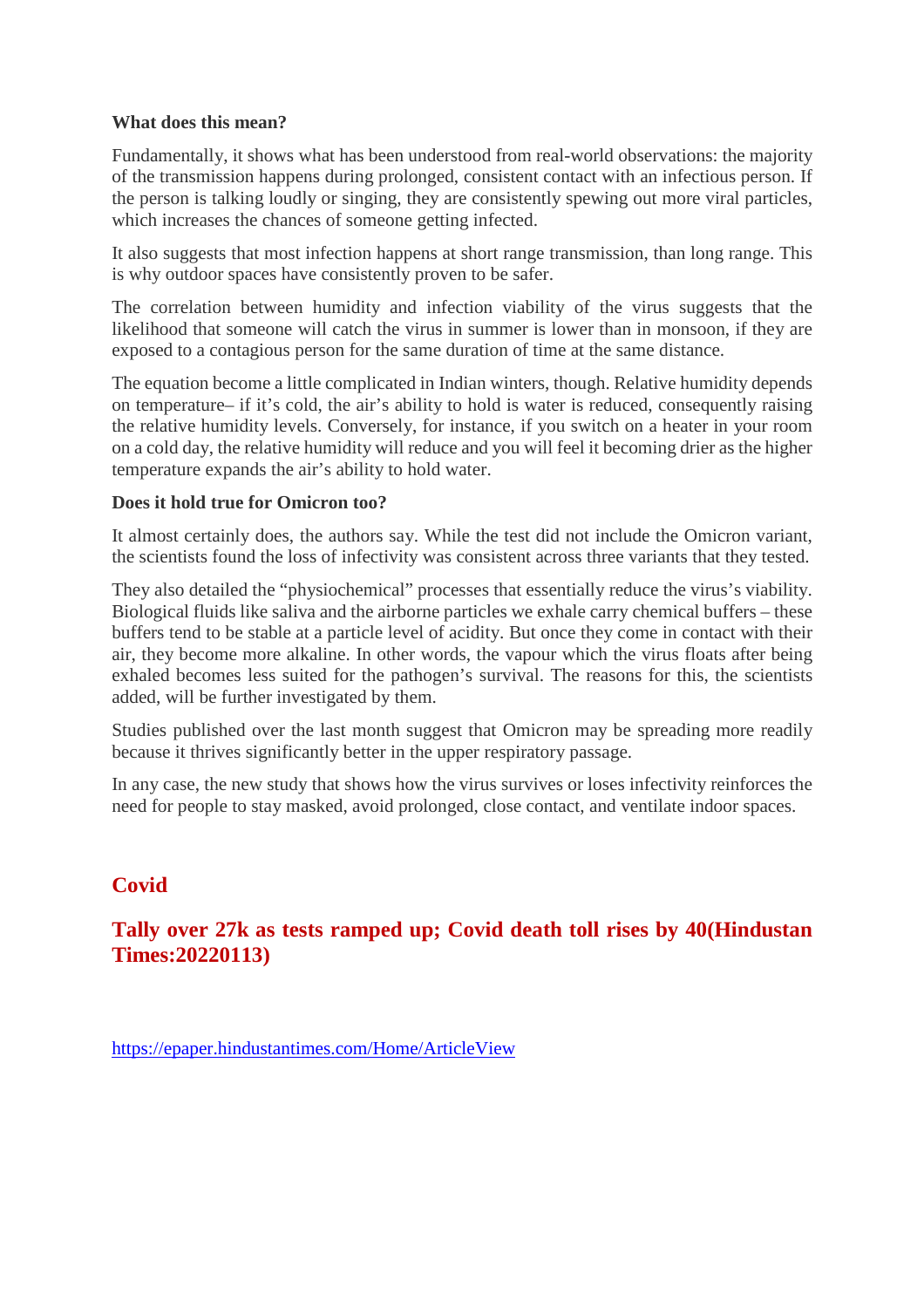

Delhi recorded over 27,000 Covid-19 cases on Wednesday, its second highest daily case spike of the pandemic, showed state government data, as testing jumped to an eight-month high, with the test positivity rate rising by a little above 0.5 percentage point.

Additionally, hospitalisation numbers remain a fraction of the city's total caseload, with fewer than 2,400 beds occupied across the national capital.

Delhi added 27,561 Covid-19 cases and 40 deaths on Wednesday. The city's daily case count has only ever been higher on April 20 last year, when Delhi added 28,395 infections -- the record single-day jump in the city's infection tally, which came amid the brutal fourth surge of infections.

The fatalities on Wednesday were the most in a day since June 10 last year, when Delhi recorded 44 deaths, and took the city's overall pandemic toll to 25,240.

Over the last four days, of the 97 Covid-19 deaths reported in the national capital, 72 were patients aged above 40, showed Delhi government data.

Of the deaths reported on Wednesday, most (15) were aged between 61 and 80, the state government data accessed by HT showed. Eleven were between aged between 41 and 60, and nine were in the 19-40 group. Two people who died were above 80 years of age and three were below 18.

The city added nearly 20,500 Covid-19 cases each day over the past week on average.

Wednesday's fresh infections came on the back of 105,102 tests, nearly 23,000 more than the previous day, as the state continues to shore up its sampling and testing infrastructure. These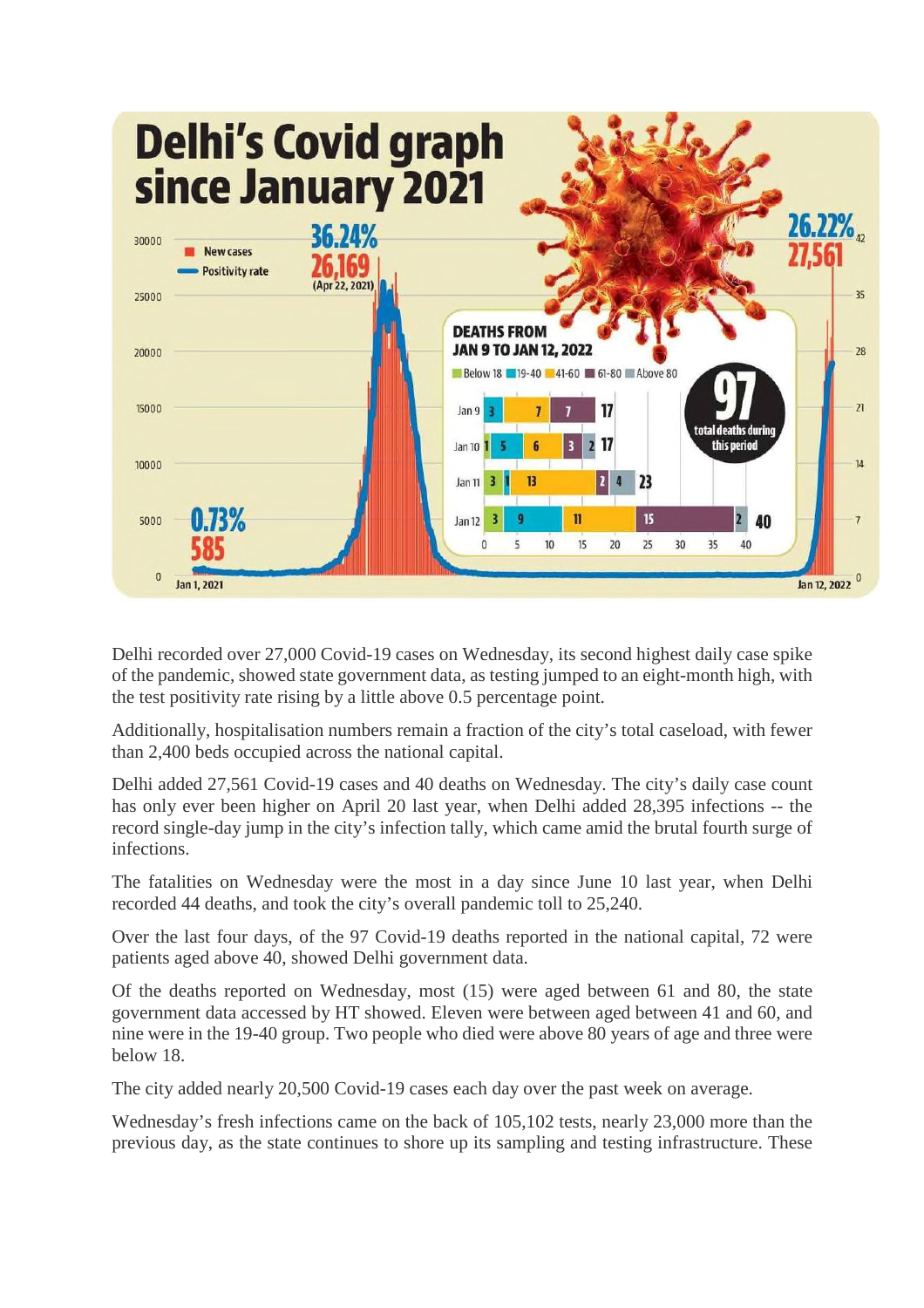were also the most samples collected in a day since April 14 last year, when over 108,000 people got tested for Covid-19.

As a result of this surge in testing, the daily case count jumping by more than 6,000 compared to Tuesday, but the test positivity rate rose only by 0.57 percentage point. On Wednesday, 26.22% of all collected samples returned positive results, as compared to 25.65% on Tuesday.

Despite the ongoing surge in cases, with the daily caseload now nearly neck-and-neck with the fourth wave, hospitalisations and deaths continue to be far lower now, with most Covid-19 patients recording milder symptoms that don't require hospital care. This is because the Omicron variant of the coronavirus currently fuelling Delhi's fifth wave - and the country's third -- is far less virulent than the Delta configuration of the virus that caused the city's fourth surge of infections between April and May.

For instance, as Delhi added 28,395 cases on April 20, it also logged 277 deaths of the infection. Similarly, during its third-highest daily spike on April 30, Delhi added 375 Covid-19 deaths.

Delhi currently has over 87,000 active Covid-19 cases, of whom just over 2,300 occupy beds in the city's hospitals. As a result, nearly 12,500 of Delhi's 14,802 Covid-19 beds are still vacant, leaving hospitals with enough breathing room in terms of infrastructure, supplies, and staff. The state government has also earlier said that it is in a position to ramp up the city's Covid-19 bed count to 37,000 within days if required, and eventually to around 65,000, as part of its larger upgrade plan.

HT on January 11 reported that of the 35 of the 46 people (76%) who died of Covid-19 between January 5 and 9 were not vaccinated against Covid-19.

Of the 97 deaths between January 9 and 12, most were in the 41-60 group, which saw 37 Covid fatalities in that period. The 61-80 age group saw 27 deaths, and the 19-40 group saw 18 deaths.

The fewest deaths, meanwhile, were among those aged 18 or below, with seven of this cohort dying of Covid-19 in these four days.

"While the infections under the Omicron wave are largely showing milder symptoms among patients, but senior citizens and people with comorbid conditions are still the more vulnerable group," a senior health department official said on Wednesday.

Experts affirmed that most of those hospitalised during the ongoing wave are senior citizens, people with comorbidities and unvaccinated people.

"What we are seeing currently in hospitals is that the symptoms are mild, but people with comorbidities, people vulnerable, people unvaccinated and elderly people should get themselves tested if there are symptoms. They are the priority for hospitalisations and we need to intervene early for these cases," said Dr Sumit Ray, head (department of critical care), Holy Family Hospital.

**Positivity Rate 26.22%( The Asian Age:20220113)**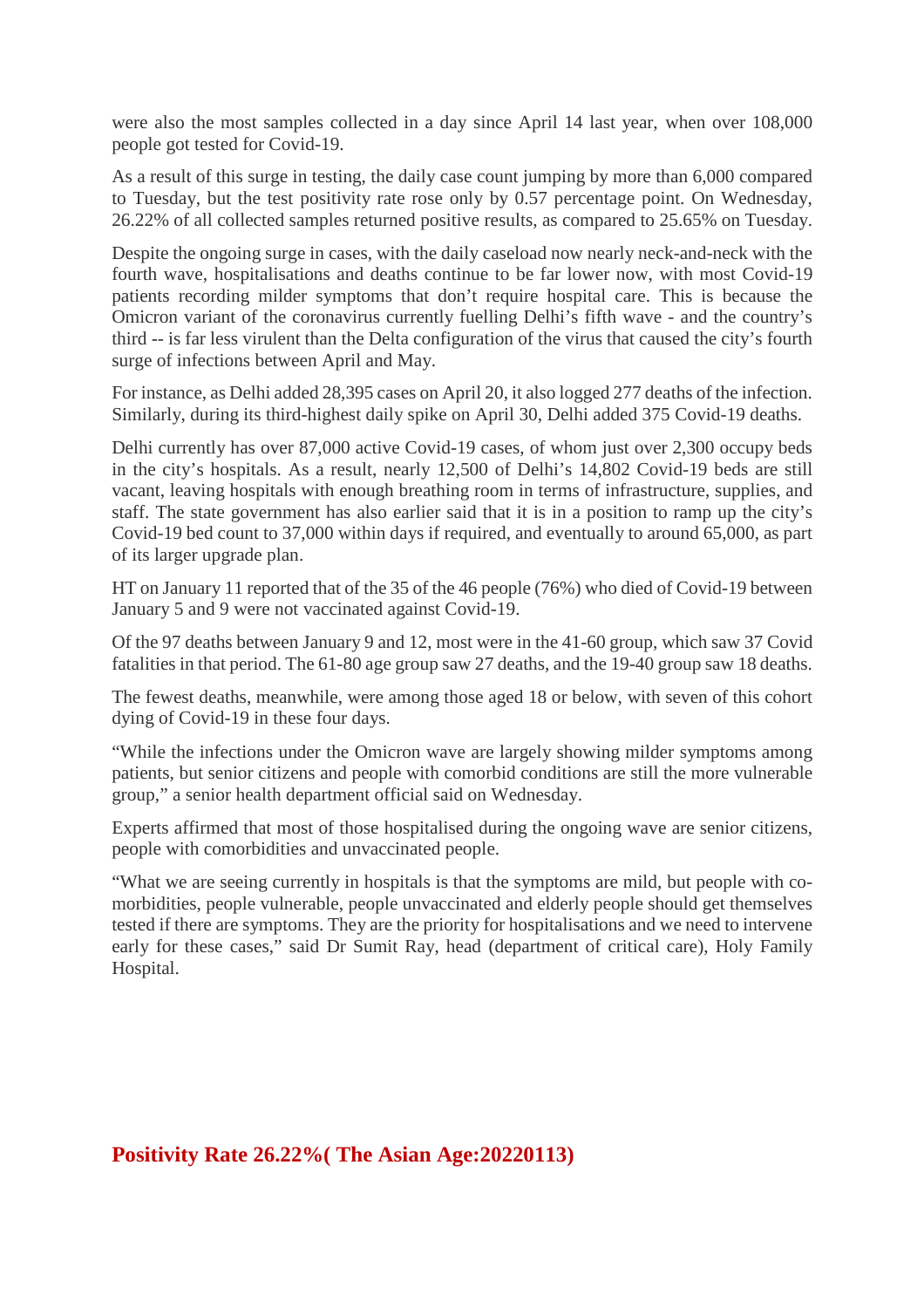## Delhi logs 27,561 Covid cases, 40 deaths; positivity 26.22%

AGE CORRESPONDENT eity reported 28,395 cases. 24 hours, 1,05,102 tests among them are on oxy-linked to essential servic-stabilised over the last declining in Mumbai and NEW DELH, JAN. 12 The city siso reported 40 were cond

#### **Test Covid + ve (The Asian Age:20220113)**

http://onlineepaper.asianage.com/articledetailpage.aspx?id=16097081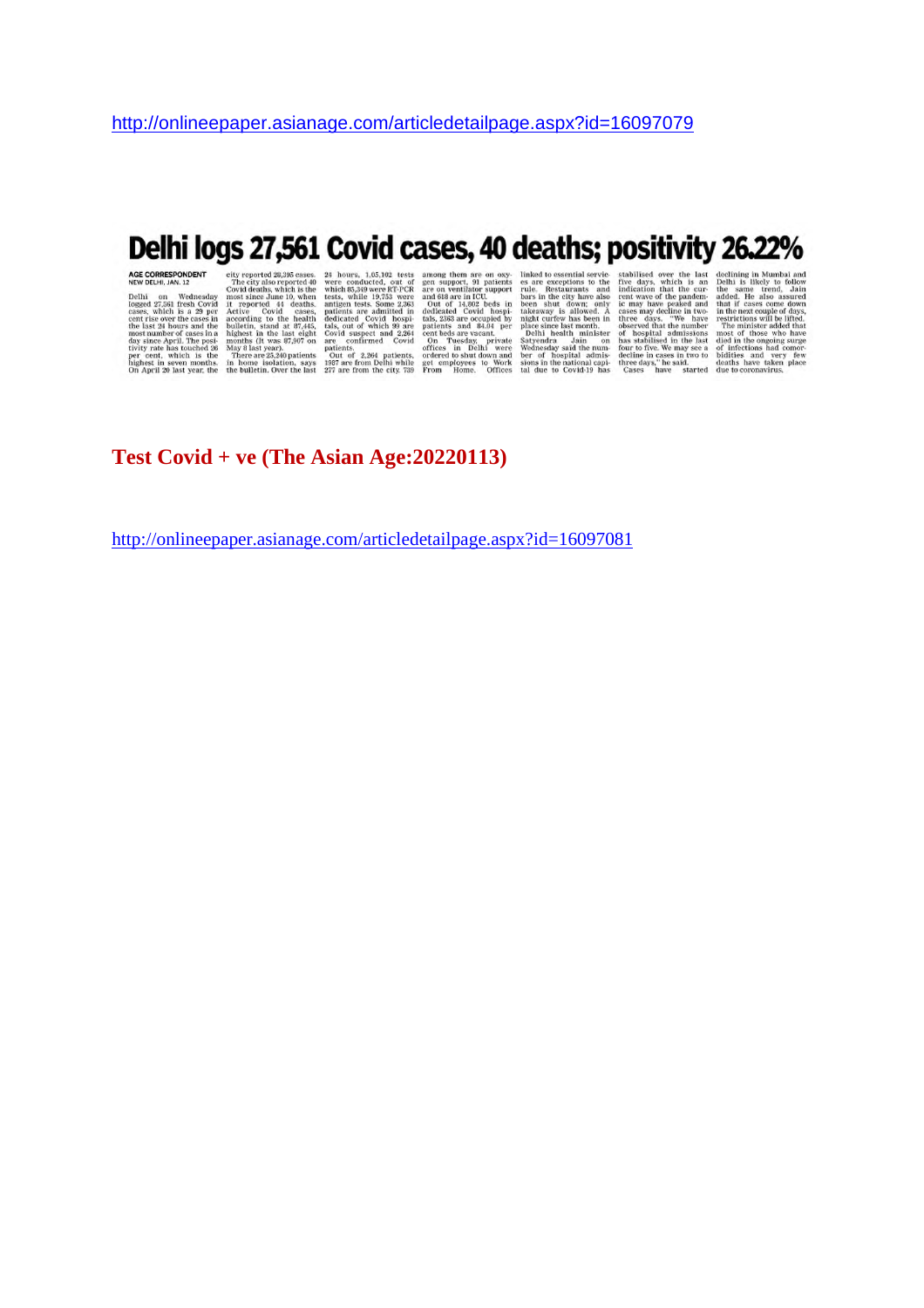# 1,700 Delhi cops test Covid +ve since Jan. 1

**AGE CORRESPONDENT** NEW DELHI, JAN. 12

A whopping 1,700 Delhi Police personnel have tested positive for the novel coronavirus infection since January 1, officials said on Wednesday, adding that a special camp has been organised for police headquarters staffers to administer<br>booster doses to the eligible beneficiaries. "A total of 1,700 personnel of the force have tested positive for the infection from January 1 to January 12. All of them are doing fine and are under quarantine. They will be joining duty after recovery," a senior police officer said. The strength of the Delhi Police force is over 80,000, police said.

As a precautionary measure, a special camp has also been organised for the staffers working at Delhi police headquarters on Jai Singh Marg for administering booster shots to those found eligible, he said.

"Special arrangements for administering precaution dose (booster) of Covid vaccine has been organised from 11:30 am onwards at Officers lounge on the ground floor of PHQ. This initiative has been taken so that staffers like guards among others deployed at our headquarters do not have to go outside during their duty hours to get booster shots.

But only those eligible police personnel who have completed nine months after taking their second dose of vaccine would be eligible for the booster shots," Shalini Singh, special commissioner of police (welfare), said.

In a meeting on Tuesday with senior officers of the districts and other units, the officers had been strictly instructed to brief their personnel to take care of themselves and follow the standard operating procedure (SOP) for prevention of coronavirus amid rising cases amongst the force, police said.

**Third Wave Target Children (The Asian Age:20220113)**

http://onlineepaper.asianage.com/articledetailpage.aspx?id=16096967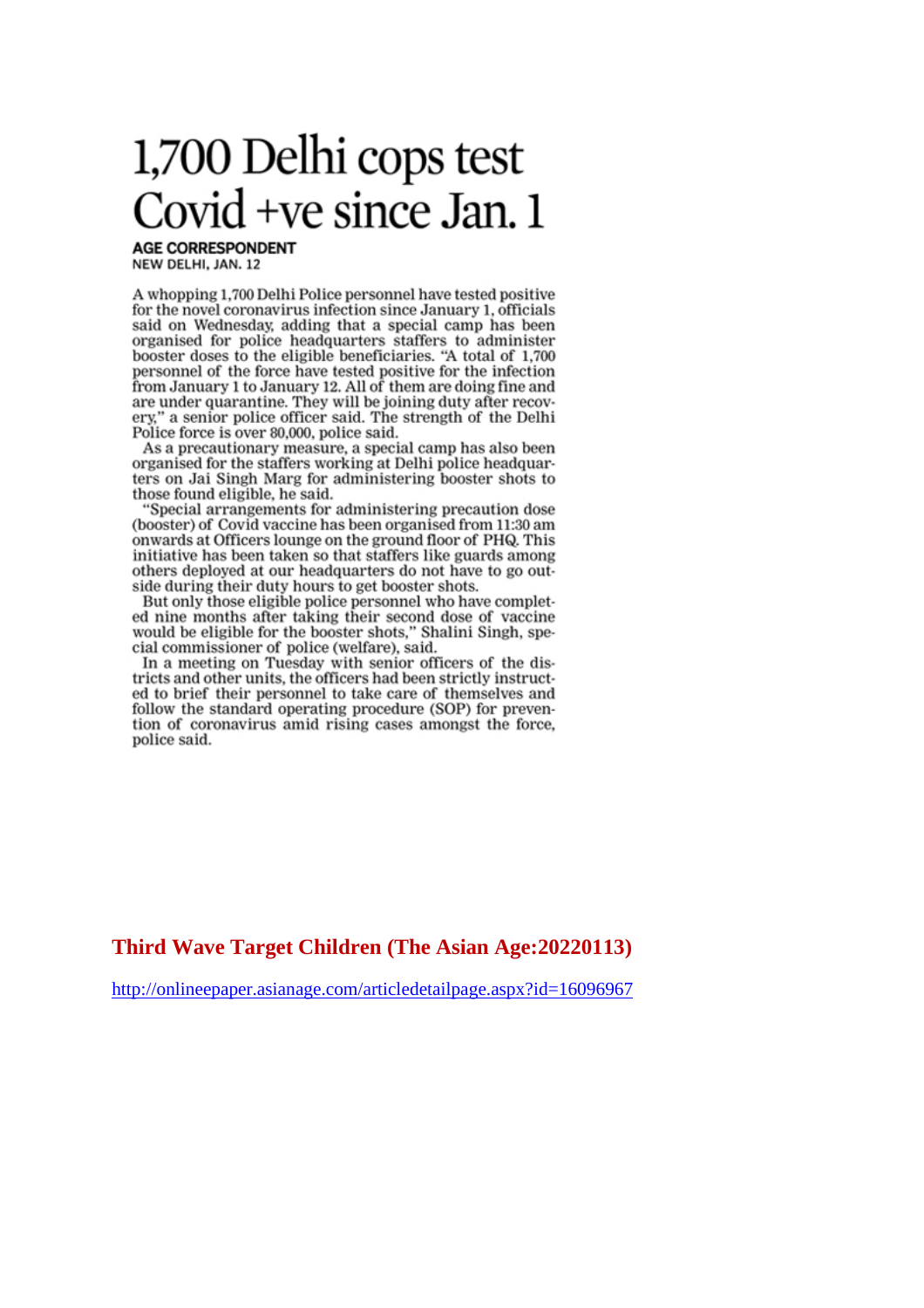

# **CAUTION: COVID'S THIRD WAVE TARGETS CHILDREN**

WHAT'S MOST WORRYING ABOUT THIS WAVE IS THE RISING CASES AMONG THE **VULNERABLE UNVACCINATED GROUP - INFANTS AND CHILDREN** 

#### **SULOGNA MEHTA**

The dreaded third coron-<br>avirus wave has arrived<br>with it the highly mutating and<br>infectious omicron variant. And

with the inging maturing and<br>infectious omicron variant. And the biggest oncern presently is<br>the this page to complement of the rising cases among the vul-<br>infants and children.<br>Infants and children.<br>COVID waves, including

reports of infection among chil-<br>deren, doctors caution this wave<br>signals danger for children of<br>all age groups.<br>Despite the government com-<br>mencing vaccination drives for<br>mencing vaccination, crores of<br>infants and childre

## **NON-VACCINATION, SCHOOLS<br>REOPENING MAKES IT RISKY<br>FOR KIDS**

**FOR KIDS**<br>
Dr P Suresh Kumar, lead con-<br>
Dr P Suresh Kumar, lead con-<br>
autant, paediatric intensivist<br>
and paediatrician, Yashoda<br>
Hospitals, Hyderabad, admits<br>
that with adults getting vacu-<br>
natac, many completing thei

Since the night, cases have<br>increased. We have over 60 COVID

over 60 COVID<br>
patients for admission, which include<br>
child patients. Earlier, the neo-<br>
matic. There's no particular tend<br>
matic. There's no particular tend<br>
of symptoms in the onlicron vari-<br>
istation won't be required.<br>

## DR P MYTHILI, medical superintendent, Government King<br>George Hospital,

tic to expect children to maintain social distance and wear<br>masks properly when they're with friends and class<br>mates. So, school is a place where the infec-<br>too is a place where the infection for the stand through the trav

## SYMPTOMS AND TREATMENTS,<br>JUST AS FOR ADULTS

**JOST AS FOR ADULTS**<br>
Dr Kumar shares more impor-<br>
tant insights. "Children who got<br>
COVID during the first and the<br>
econd wave were mostly<br>
asymptomatic. However, a few<br>
got the multisystem inflamma-<br>
coronawirus infectio



ing symptomatic cases among<br>children of all age groups after<br>form 1-16 years. "Predominant<br>symptoms include high-grade<br>fever going up to 102 or 103<br>degree Fahrenheit, body pain,<br>sore throat and running nose,<br>with the upper

re doctor.<br>Treatment for such cases is Treatment for such cases is also symptomatic, explains the doctor. "Just as adults are treated, for kids' sore throust, or<br>all mathematic explains the antibiotics are administered with paraceta<br>moltographs that the treate oxygen.

#### PAEDIATRIC COVID CASES,<br>REQUIRING HOSPITALISATION

 $\begin{tabular}{p{0.8cm}} D r P Mythili, medical superin-  
tendent, Government King  
George Hospital, also states that  
COVID cases had gradually  
decreased after the second wave  
until even a couple of weeks \end{tabular}$ 

ago, when they got about three<br>cases a day. "However, since the age, when they got about three cases a day.<br>"However, since the cases a day. "However, since the last fortnight, it's increased<br>once again, and one same days now, we have over  $80^{\circ}$  COVID include child patients, which<br>

baby."<br>Dr Mythili also cautions that

baby."<br>Through most packing contions that<br>through most packing through most packing in this wave are asymptomatic<br>or mild, some children have<br>simply the usual, adult-like<br>symptoms — including fever sumply and respiratory i

#### **COMMON COVID SYMPTOMS<br>OBSERVED IN CHILDREN:**

- 
- 
- 
- 
- High grade fever, often<br>around 102-103 degree<br>Fahrenheit<br>● Body ache and chills<br>● Body ache<br>● Stre throat<br>Paddache<br>● Headache<br>● Dry cough (in some cases)<br>● Dry cough (in some cases)<br>● Loss of smell and taste (in very few cases)

**TREATMENT:** Symptomatic<br>or as per symptoms, medi-<br>cines are administered

**PRECAUTIONS:** Wear good<br>quality and effective masks,<br>wash and sanitise hands fre-<br>quently, avoid crowds and<br>gatherings and maintain<br>social distance.



Social distance.<br>
The formulation cases for the rising infection cases among children is<br>
impactification is<br>
the respective to the last<br>
the respect chil-<br>
and wear masks properly when<br>
and wear masks properly when<br>
the i

**Da P SURESH KUMAR,<br>lead consultant, paediatric<br>intensivist and paediatrician,<br>Yashoda Hospitals** 

**COVID-19 | Omicron quickly overtaking Delta globally in terms of circulation**

#### **COVID-19 | Omicron quickly overtaking Delta globally in terms of circulation: WHO (The Hindu:20220113)**

https://www.thehindu.com/sci-tech/health/omicron-quickly-overtaking-delta-globally-interms-of-circulation-who/article38248557.ece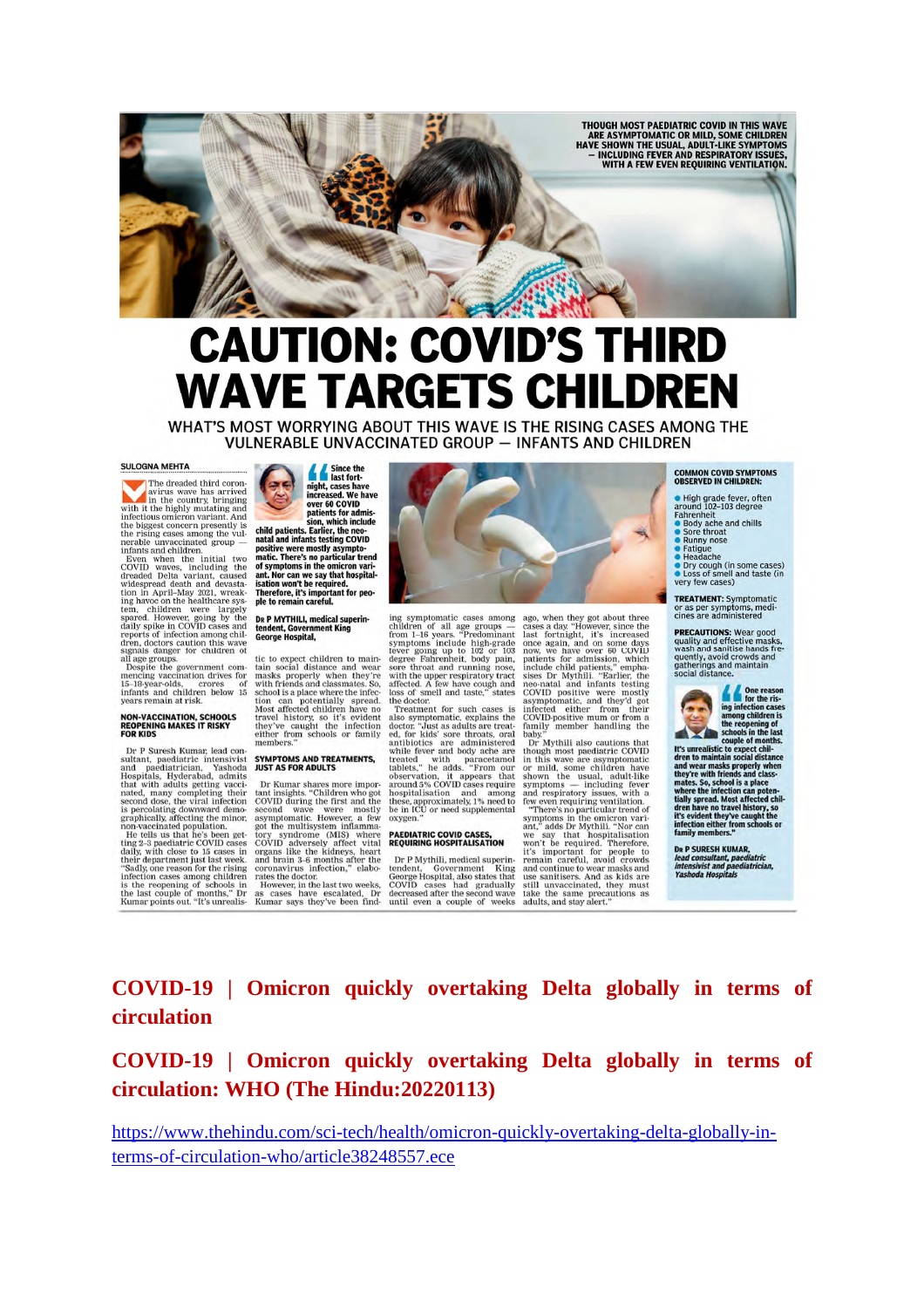Since December, six studies have provided evidence of reduced vaccine effectiveness of COVID-19 vaccines against the Omicron variant, COVID-19 Weekly Epidemiological Update released by the WHO said

Omicron is quickly overtaking the Delta variant of COVID-19 and becoming dominant around the world, a senior World Health Organisation (WHO) official has warned, with the global health agency cautioning that there is "increasing evidence" Omicron is able to evade immunity but has less disease severity as compared to other variants.

It could take some time for Omicron to overtake Delta in some countries, because it depends on the level of circulation of the Delta variant in those countries, Infectious Disease Epidemiologist and COVID-19 Technical Lead at the WHO Maria Van Kerkhove said on January 11.

"Omicron has been detected in all countries where we have good sequencing and it's likely to be in all countries around the world. It is quickly, in terms of its circulation, overtaking Delta. And so Omicron is becoming the dominant variant that is being detected," Ms. Kerkhove said during a virtual questions and answers session.

She further cautioned that even though there is some information that Omicron causes less severe disease than Delta, "it's not a mild disease" because "people are still being hospitalised for Omicron". The COVID-19 Weekly Epidemiological Update, released by the WHO, said that over 15 million new COVID-19 cases were reported globally in the week of January 3-9, a 55% increase as compared to the previous week when about 9.5 million cases were reported.

Over 43,000 new deaths were reported in the past week. As of 9 January, over 304 million confirmed COVD-19 cases and over 5.4 million deaths have been reported.

The highest numbers of new cases were reported from the U.S. (4,610,359 new cases; a 73% increase), France (1,597,203 new cases; a 46% increase), the U.K. (1,217,258 new cases; a 10% increase), Italy (1,014,358 new cases; a 57% increase) and India (638,872 new cases; a 524% increase), the update said.

Ms. Kerkhove said the 15 million cases reported in the last seven days are a "record high in this pandemic" and are an "underestimate" given the challenges in surveillance around the world and COVID-19 self-tests at home that are not registered.

The WHO update said that the Omicron variant has a substantial growth advantage and is rapidly replacing other variants.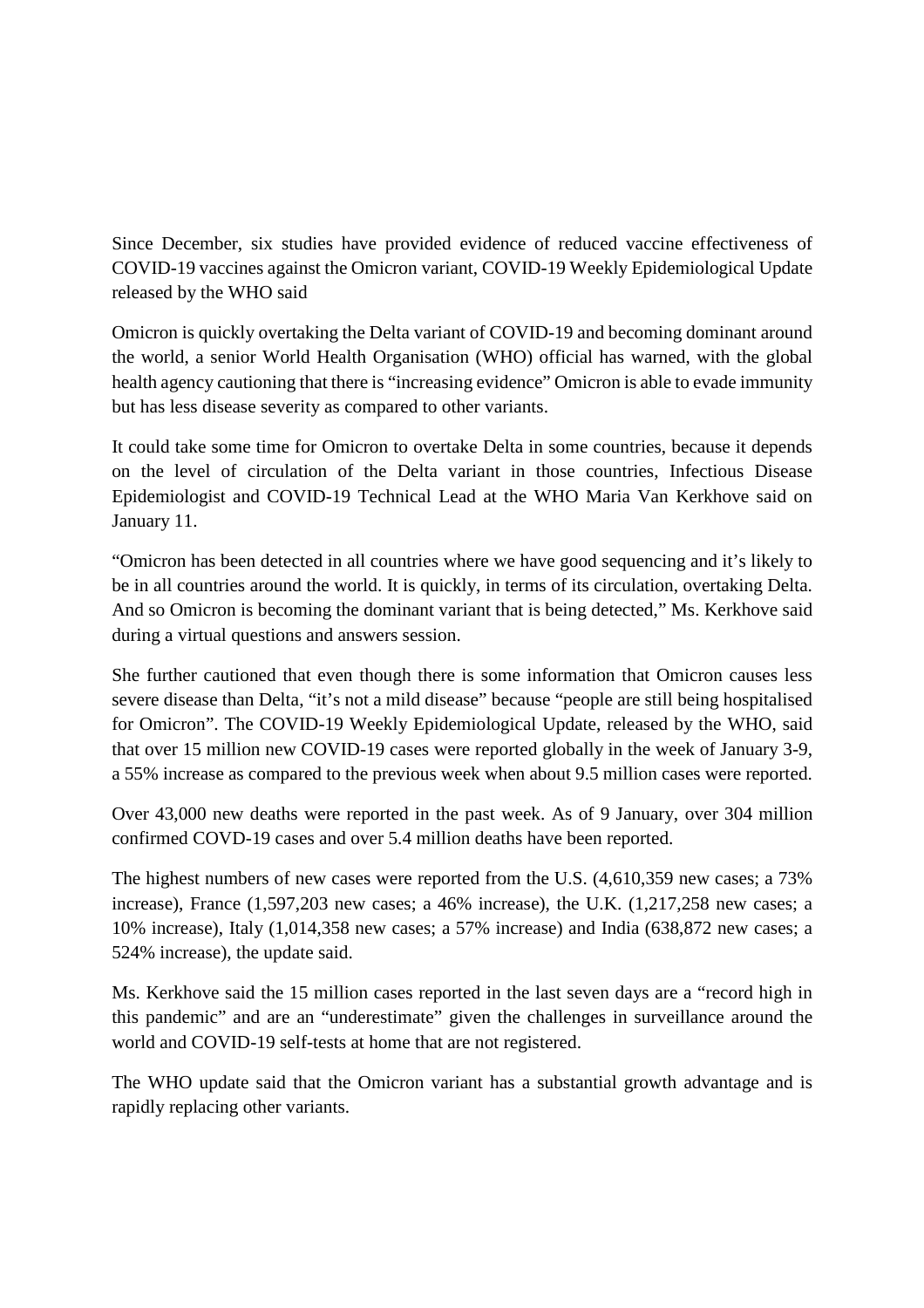"This variant has been shown to have a shorter doubling time as compared to previous variants, with transmission occurring even amongst those vaccinated or with a history of prior SARS-CoV-2 infection; there is increasing evidence that this variant is able to evade immunity," the update said.

It said that in terms of disease severity, there is growing evidence that the Omicron variant is less severe as compared to other variants.

Citing a non-peer-reviewed retrospective cohort study from the U.S., the update said the findings suggest that while the absolute number of cases and hospitalisations among children are currently increasing in the U.S., the risk of hospitalisation still remains lower compared to other age groups during the period when Omicron is circulating as compared to the period when the Delta variant was dominant.

The update also noted that since December, six studies have provided evidence of reduced vaccine effectiveness (VE) of COVID-19 vaccines against the Omicron variant.

"While early VE estimates against the Omicron variant should be interpreted with caution due to potential biases, these preliminary results provide evidence of reduced overall effectiveness of vaccines against the Omicron variant, with greater declines in effectiveness with increasing time since vaccination, relative to Delta... While a booster vaccination appears to improve VE against infection and hospitalisation due to the Omicron variant, more data are needed to assess both the magnitude and duration of the protection," the update said.

The WHO Technical Advisory Group on COVID-19 Vaccine Composition (TAG-CO-VAC) said that as coronavirus evolves, the composition of current COVID-19 vaccines may need to be updated, to ensure that "COVID-19 vaccines continue to provide WHO-recommended levels of protection against infection and disease by VOCs, including Omicron and future variants." Ms. Kerkhove added that as Omicron enters and circulates among vulnerable populations, "we will see increase in hospitalisations and deaths. So please treat this virus as seriously as it needs to be treated. The narrative that it's the common cold is not true. The narrative that it is just mild is not true. So we have to really fight against it. It's not the time to give up."

#### **COVID-19 crisis chronotope:**

#### **COVID-19's own groundhog day (The Hindu:20220113)**

https://www.thehindu.com/sci-tech/health/covid-19s-own-groundhogday/article38246682.ece

The pandemic has irrevocably and fundamentally changed our perception of time and space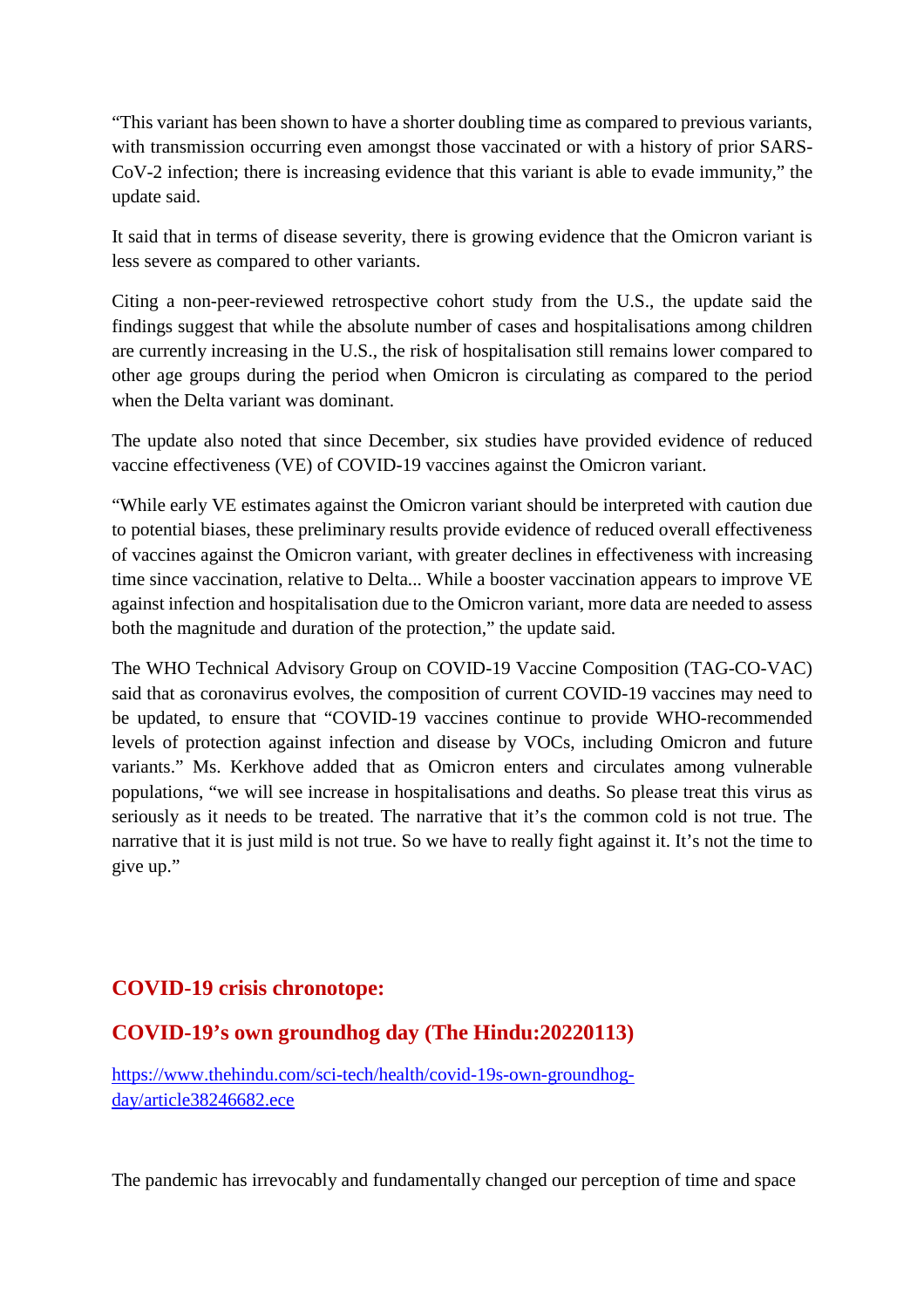Parui A, Simi Raj M. "The COVID-19 crisis chronotope: The pandemic as matter, metaphor and memory." Memory Studies. 2021;14(6):1431-1444. doi:10.1177/17506980211054346

As we spent nearly two years in the cavernous belly of COVID-19, one day endlessly coalescing into the other, we sometimes lost track of the time or the

#### **COVID-19 vaccination**

#### **COVID-19 vaccination | Fewer adverse reactions seen among teenagers, says national advisory group(The Hindu:20220113)**

https://www.thehindu.com/sci-tech/health/fewer-adverse-reactions-among-teenagers-tocovid-19-jab-ntagi/article38173317.ece

A Health worker administering a shot of COVID-19 vaccine dose of Covaxin to a 15-year-Old girl in Delhi, on January 5, 2022. | Photo Credit: Shiv Kumar Pushpakar

Doctors warn against indiscriminate use of paracetamol post vaccination in children.

Adverse reactions due to COVID-19 vaccination are much lower in teenagers compared to adults, said National Technical Advisory Group on Immunisation (NTAGI) chief, Dr. N.K. Arora, who heads the National Technical Advisory Group on Immunisation (NTAGI) COVID Working Group, on Friday, adding that Covaxin, which is being given to children between 15- 18 years in India, is safe and backed by science and data.

"So far over 1.6 crore children have been vaccinated and we have seen local pain as the most common adverse reaction. Painkillers are given only on doctor's advice. Parents are advised to ensure that children don't go on an empty stomach to get vaccinated. Also they must wait in the healthcare facility for 30 minutes after the vaccination to ensure that any adverse reaction is immediately addressed," he said.

WHO yet to authorise use of Covaxin among adolescents

Doctors have also advised that in case of any adverse reactions including allergic reaction, itching at site of injection within 2 to 12 hours of vaccination etc., should be monitored and reported to the nearest health care centre.

"Under no circumstance should self-medication be encouraged," warned Dr. Arora.

Doctors also advise that teenagers receiving COVID-19 vaccines should not take paracetamol without consultation. The caution comes amid growing concerns that some immunisation centres are advising children to take three 500 mg paracetamol tablets after receiving the COVID-19 vaccine.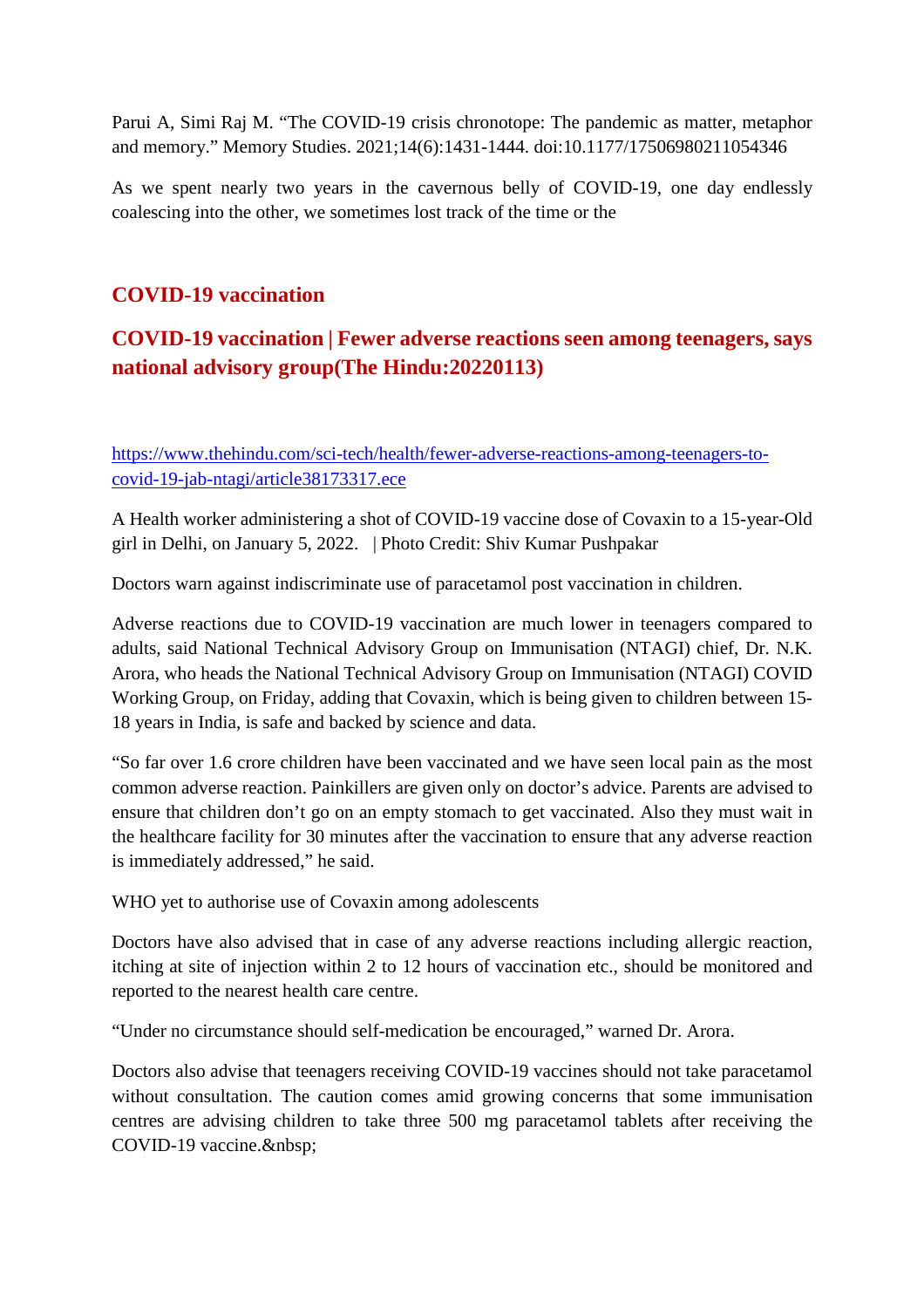Covaxin safe for children, says Bharat Biotech

"Paracetamol is not recommended as prophylaxis, before and after any COVID vaccination as we don't know how it alters the immune response of the vaccine. A low-grade fever, muscle ache, lethargy, headache, soreness at the injection site is common in the first 2 days after vaccination, which usually subsides on its own, without any medication. However, if the fever persists or the intensity increases then paracetamol or other painkiller is advised after consultation with a physician. So paracetamol is to be taken only after consultation and not as prophylaxis for fever, which happens because of immune response of the body to the vaccine components," said Dr. Akshay Budhraja, senior consultant, Respiratory and Sleep Medicine, Aakash Healthcare.

To combat the third wave of COVID-19 cases, the Central Government started COVID-19 vaccination for teenagers aged 15 to 18. On January 3, the first day of the children's vaccination programme, over 41 lakh such children received their first dose of vaccine.

Now doctors are seeing over-use of paracetamols without consulting a doctor in this cohort.

"Giving paracetamol to children (15-18 years old) who are receiving COVID vaccines is not recommended because it has the potential to cause hepatotoxicity (liver damage caused by drug exposure) in them. If children develop a fever after receiving the COVID vaccine, they should be given Mefenamic acid or Meftal syrup. Adults over the age of 18 who have a fever after receiving the Covid vaccine are safe to take paracetamol," added Dr. Col.Vijay Dutta, senior consultant - Internal Medicine, Indian Spinal Injuries Centre.

"Vaccine-related fever usually occurs within 24 hours of vaccine administration. Other symptoms like some muscle pain, weakness can be there which do not need any medication. Slight fever may need medical management and age and weight-specific dose may be given after consulting with the treating doctor. Waiting at the vaccination center for half an hour postvaccination is a must. Also adequate hydration, rest, and sleep - going about the day, as usual, is sufficient precautions to take while getting vaccinated," said Dr. Swetha Reddy Pasam, consultant-paediatrics, Apollo TeleHealth.

## **Mutations**

### **Greater COVID-19 spread can lead to more mutations, say doctors (The Hindu:20220113)**

https://www.thehindu.com/news/national/greater-spread-means-potentially-moremutations/article38158767.ece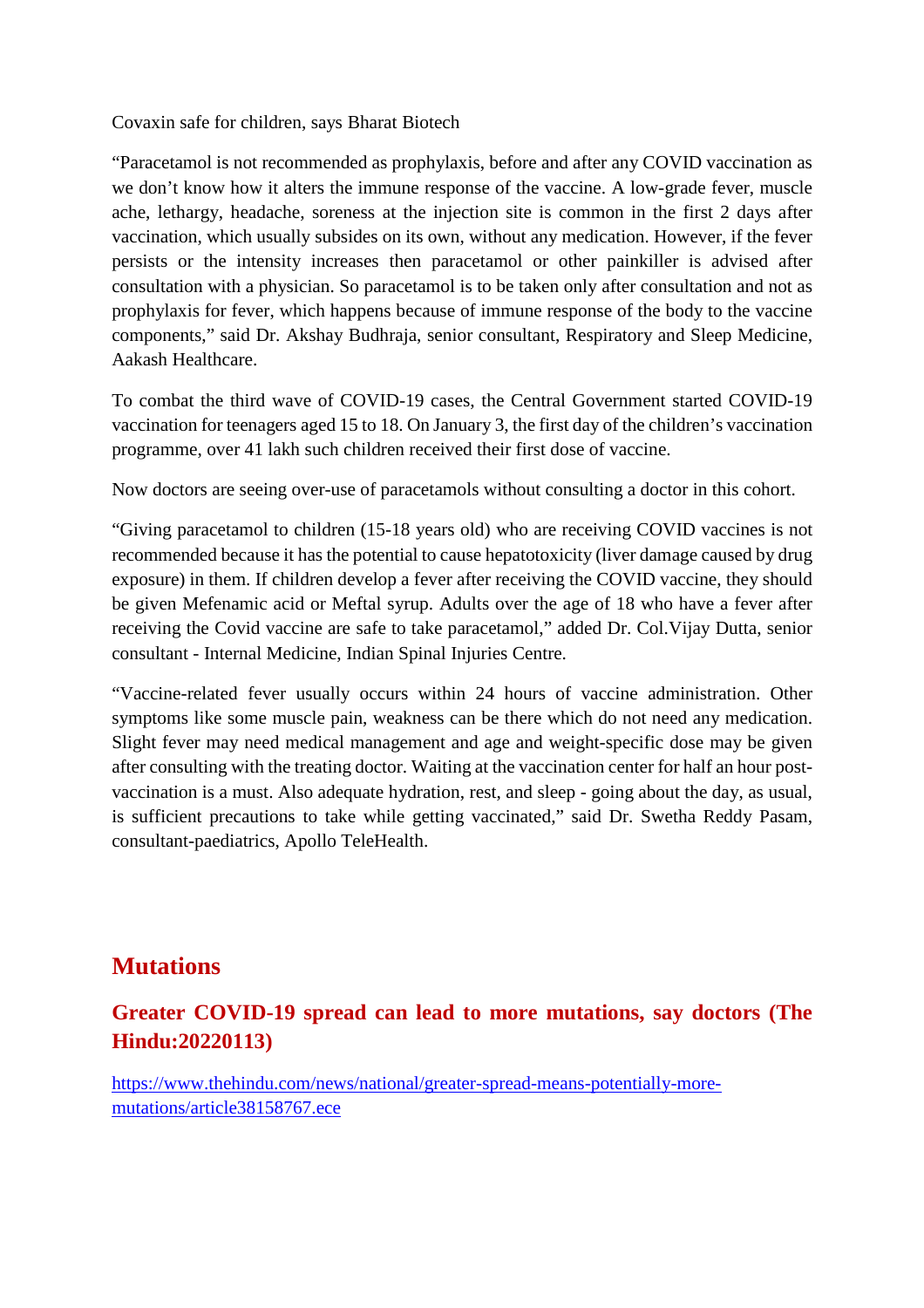A health worker collects swab sample of an air traveller for Covid-19 test, at T-3 terminal of Indira Gandhi International Airport, in New Delhi, Thursday, Jan. 6, 2022. | Photo Credit: PTI

Doctors caution against treating Omicron like the common cold

Justifying the revised shorter home isolation period for mild and asymptomatic COVID-19 cases announced by the Health Ministry recently, doctors note that going by available new data it has been found that the most infectious period is 2-3 days before the first symptom and 2-3 days after.

"This is good enough time to contain the spread, as even in the RT-PCR reports most people become negative by Day 7. However, Omicron should not be treated like the common cold. Greater spread means potentially more mutations," said Mrinal Sircar, director – Pulmonology and Critical Care, Fortis Hospital Noida.

Doctors say that patients many times demand repeated COVID-19 tests because of the fear that they are not clear of the infection. Says Dr. Kapil Gupta, consultant - Emergency Medicine, HCMCT Manipal Hospital: "The pathology is only for ten days as most of the symptoms subside by then. So, the new guidelines are for seven days of home isolation and the last three days should be without fever. Government has advised against unnecessary testing once you have been cleared of the virus. We faced a problem of people coming for retesting during the first two waves. To use our resources optimally, we need to avoid this.

"We can only hope the other mutations that come up help improve herd immunity rather than make the virus more dangerous," he said.

Even the United States' CDC (Centre for Disease Control) guidelines has recommended five days of home isolation for mildly symptomatic and asymptomatic COVID-19 patients. Thereafter they must self monitor for the next five days, but they can step out with mask and adhering strictly to COVID appropriate behaviour, said Gurmeet Singh Chabbra, director Pulmonology, QRG Super Speciality Hospital Faridabad. Thus far, the majority of Omicron patients, especially those who are fully vaccinated, has had only mild symptoms.

"Still, we have to take this seriously as increased transmissibility of Omicron, which is about 3 to 4 times that of the Delta variant, will result in a large number of patients. It is causing reinfection in those who had recovered in the past and breakthrough infection in those already vaccinated. Though hospital admission due to Omicron are 50 to 60 per cent less compared to the Delta virus, a large number of cases will result in overburdening of the health care system," he said.

Mutation is a normal phenomenon during viral replication. Omicron too is a result of significant mutations — more than 50, over 30 of them in the spike protein itself.

Dr. Singh said it has been observed till now that Omicron mainly affects upper airways and bronchi with lung parenchyma involvement in a few cases. But unvaccinated or partially vaccinated or immunocompromised and high risk patients with co-morbid conditions are prone to severe disease.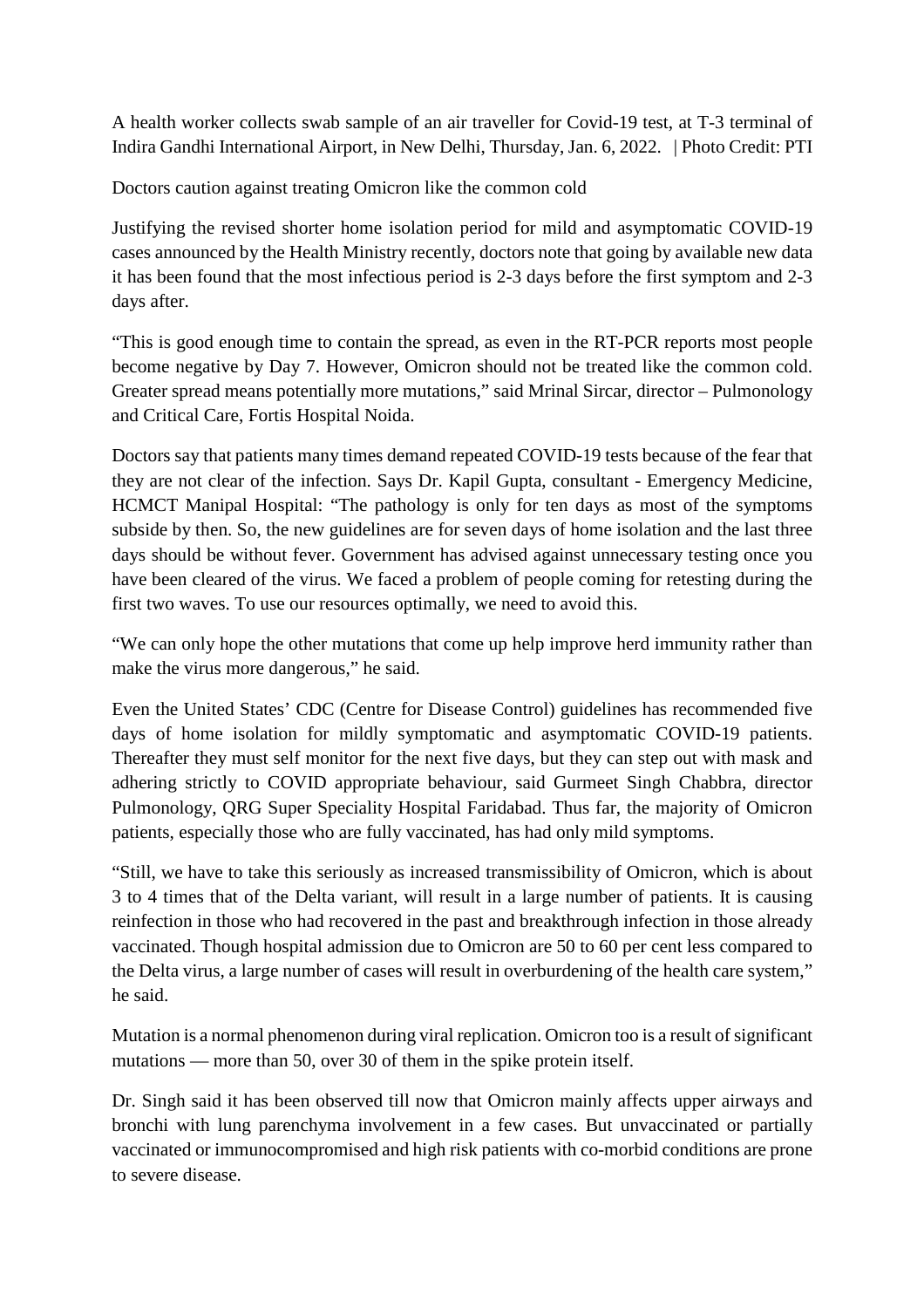#### Medicine

**बेवजह मोलनुपिरवीर दवा लेने से शरीर के अंगों को गभीर खतरा**कोरोना महामारी के बढ़ने के साथ ही लोग खुद ही कई दवाएं बिना डॉक्टर की सलाह के ले लेते हैं। यह खतरनाक साबित हो सकता है। विशेषज्ञों का कहना है कि बेवजह मोलनुपिरवीर जैसी दवाओं के प्रयोग से शरीर को गंभीर नुकसान पहुंच सकता है। डॉक्टर के बताने पर ही इसका इस्तेमाल करे।नुकसान(The Hindu:20220113)

https://epaper.livehindustan.com/



## जार में धड़ल्ले से बिक ो कोरोना की दवा

र में कोरोना के मरीजों के इलाज के लिए ले से बिक रही मोलनपिरवीर दवा को लेकर के वरिष्ट डॉक्टरों ने आगाह किया है। साथ रई तरह के इलाज को लेकर डॉक्टरों ने नों को सावधान रहने के लिए कहा है। दवा १क द्वारा मोलनुपिरवीर के इमरजेंसी माल को मंजूरी मिलने के बाद यह दवा तेजी डिकल स्टोरों पर बिक रही है । अब सीएमआर ने इसे कोरोना के इलाज के कॉल से बाहर करने का फैसला किया है।





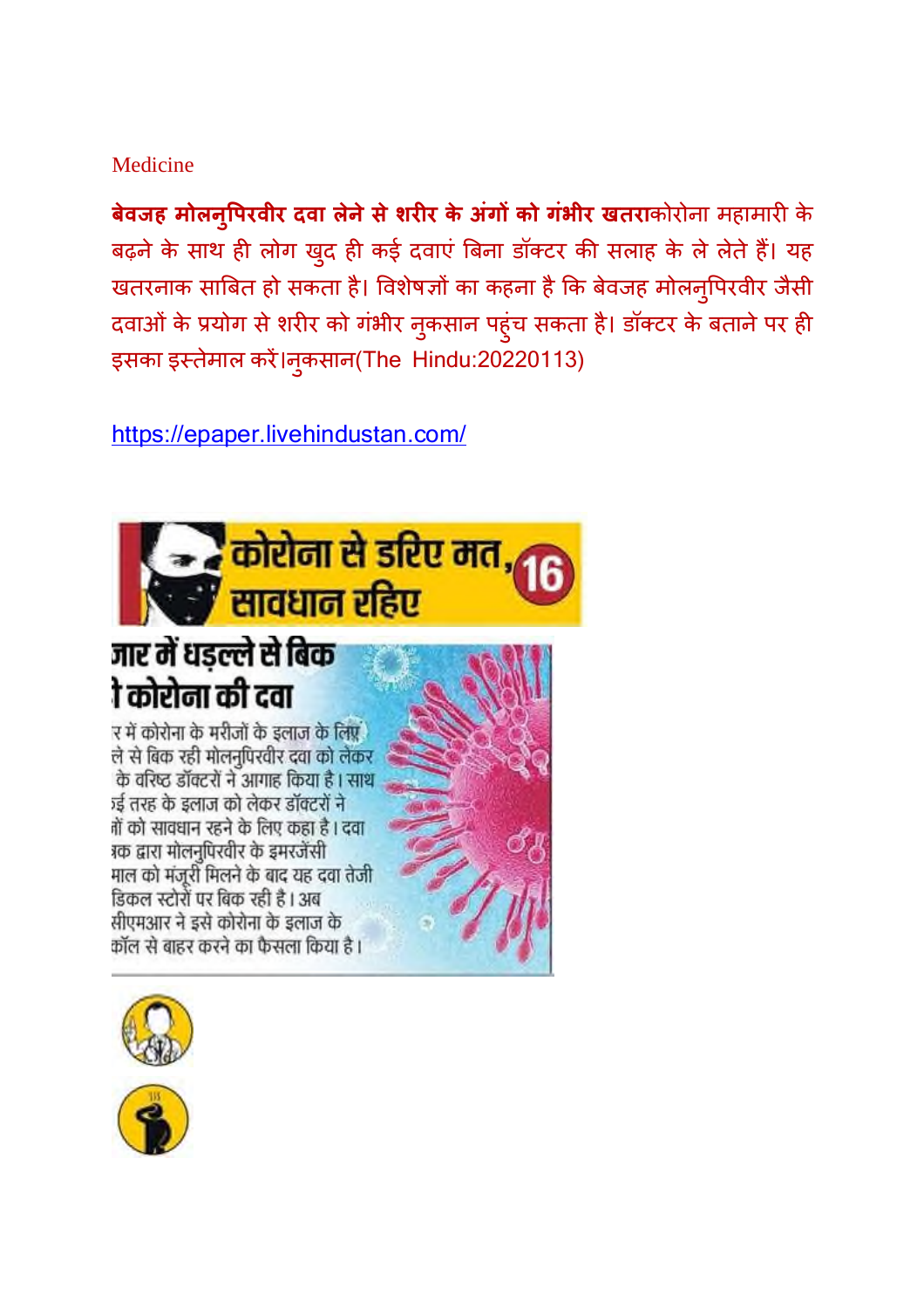#### **हमेशा लेना ज रनहं**

डॉक्टर नीरज निश्चल ने कहा कि महामारी का मतलब यह नहीं है कि जब तक आपका डॉक्टर कई दवाएं नहीं लिखता, तब तक आप ठीक नहीं होंगे। पैरासिटामोल देकर या लक्षणों के आधार पर इलाज कर अधिकतर रोगियों को ठीक किया जा सकता है।

#### **बाजार मधड़लेसेबक रहकोरोना कदवा**

बाजार में कोरोना के मरीजों के इलाज के लिए धड़ल्ले से बिक रही मोलनुपिरवीर दवा को लेकर एम्स के वरिष्ठ डॉक्टरों ने आगाह किया है। साथ ही कई तरह के इलाज को लेकर डॉक्टरों ने मरीजों को सावधान रहने के लिए कहा है। दवा नियंत्रक दवारा मोलन्पिरवीर के इमरजेंसी इस्तेमाल को मंजूरी मिलने के बाद यह दवा तेजी से मेडिकल स्टोरों पर बिक रही है। अब आईसीएमआर ने इसे कोरोना के इलाज के प्रोटोकॉल से बाहर करने का फैसला किया है।

#### **येलेसकतेह**

• मरीज बुखार होने पर पैरासिटामोल 650 एमजी ले सकते हैं।

• बुखार कई दिनों तक रहता है तो डॉक्टर की सलाह से नॉन स्टेरॉइड दवा नेप्रोक्सिन 250 एमजी का इस्तेमाल कर सकते हैं।

• अगर सर्दी या जुकाम के लक्षण हैं तो सीट्राजिन 10 एमजी या लिवोसीट्राजिन 5 एमजी का इस्तेमाल कर सकतेह।

एम्स के मेडिसिन विभाग के एडिशनल प्रोफेसर डॉक्टर नीरज निश्चल ने बताया कि यह दवा भ्रूण विकार उत्पन्न कर सकती है। जेनेटिक बदलाव से जुड़ी समस्याएं पैदा कर सकती हैं। साथ ही मांसपेशियों को भी नुकसान पहुंचा सकती है। इसे मरीजों के बहुत ही चुनिंदा समूह में आपातकालीन उपयोग के लिए दिया गया है, जो गंभीर जोखिम में हैं और उनके पास कोई अन्य विकल्प मौजूद नहीं है। इसके उपयोग को प्रतिबंधित करने के प्रयास हों, क्योंकि ज्ञात व अज्ञात नुकसान इसके सीमित लाभ से कहीं अधिक हैं।

#### **बना सलाह लेनेपर यह खतरा**

● जननांगों के ऊतकों को खतरा ● भ्रूण को खतरा ● जवान लोगों की हड्डियों को खतरा ● कैंसर का जोखम भी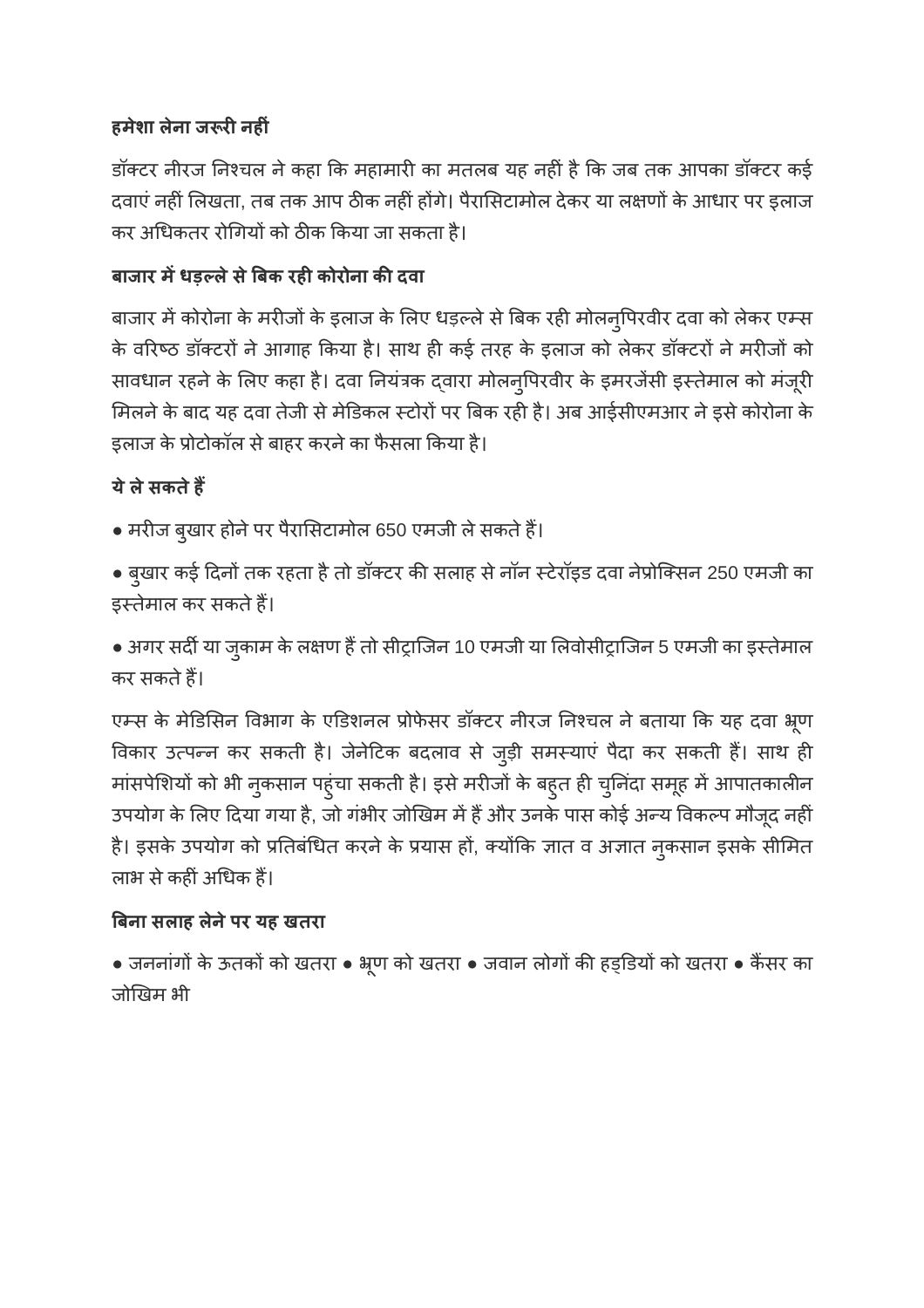#### **Infection**

**चौबीस घंटेम27 हजार नए मामलेआए, सं मण दर बढ़कर 26 फसदसेअधक ह ुई, स य मरजकसं या मभी इजाफासंकट: ज ू न के बाद कोरोना सेसवाधक (The Hindu:20220113)40 मौत**





निगम बोध घाट में बुधवार को कोरोना से मृत व्यक्ति की अंत्येष्टि के दौरान परिजन को ढांढस बंधाते वायकम। ● सलमान अल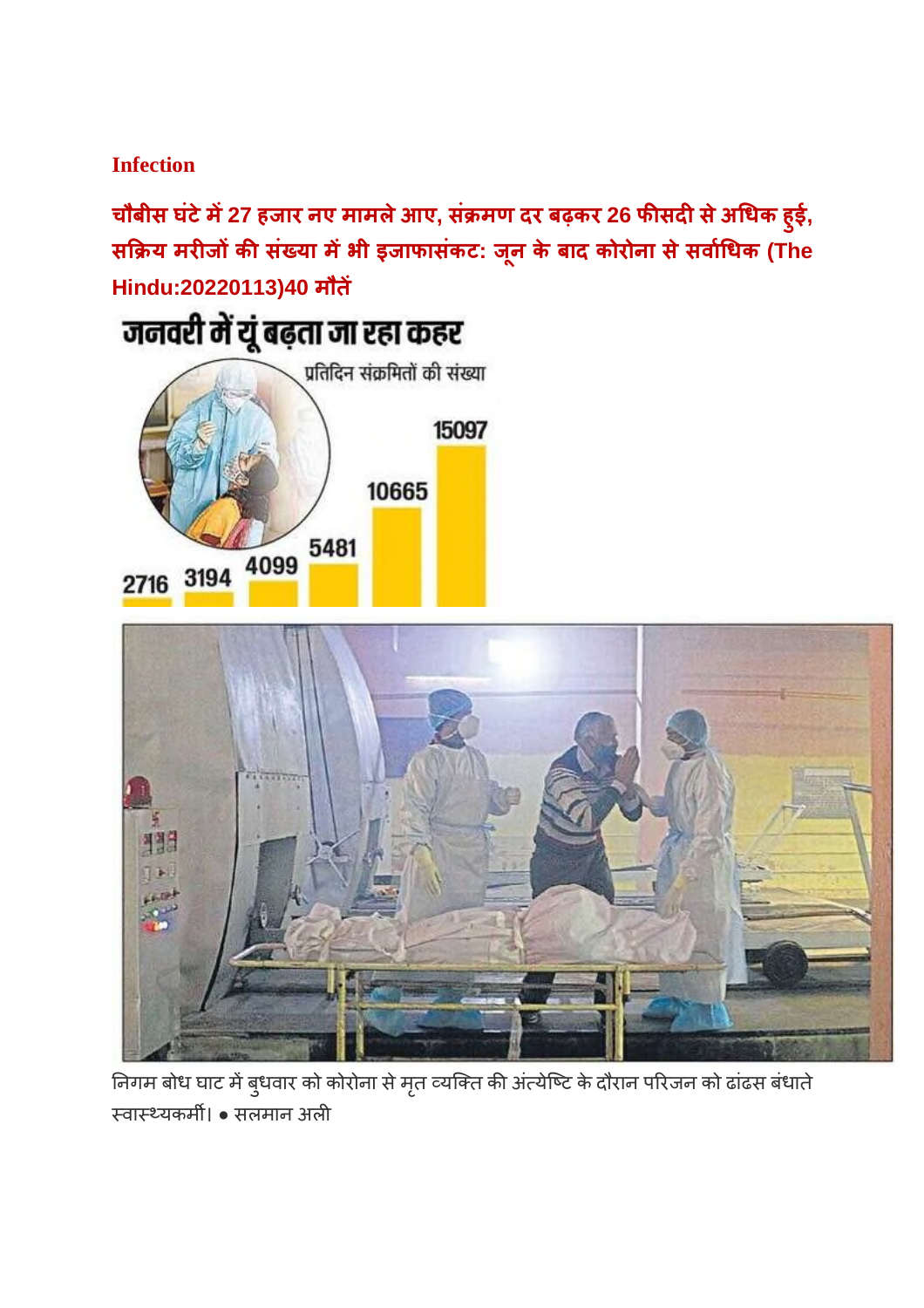जनवरी को पुलिस 3156 कोविड 10–11 जनवरी आर दर्ज की गई, ज्यादातर मामले के थे।



**वीकड हो या नाइट कयूसभी मटूट रहेनयम**

**दलमकोरोना के बढ़तेमामलपर लगाम लगानेके लए सरकार कओर यास कए जा रहेह। इसके लए नाइट कयूसेलेकर सताहांत कयूतक लगाए गए ह। लेकन कोरोना सेबचाव के नयम तोड़नेवालकभी कमी नहंहै।**

## **अगलेवीकड कयूमपुरानेई-पास हचलगे**

**नई दिल्ली (व.सं)।** कोरोना के बढ़ते संक्रमण को देखते हुए इस हफ्ते भी दिल्लीवालों को वीकेंड कर्फ्यू का सामना करना पड़ेगा। वीकेंड कर्फ्यू के दौरान जरूरी सेवा से जुड़े लोगों को जो ई-पास पिछले सप्ताहांत पर जारी किए गए थे, वे इस सप्ताह भी मान्य होंगे। हर सप्ताह के लिए अलग से कई ई-पास जारी नहीं कए जाएंगे।

दिल्ली आपदा प्रबंध प्राधिकरण ने बुधवार को इसे लेकर आदेश जारी कर स्पष्ट किया है। दरअसल, लोग लगातार सवाल पूछ रहे थे कि क्या वीकेंड कर्फ्यू में हर बार नया पास लेना होगा। बताते चलें कि पिछले हफ्ते लगे वीकेंड कर्फ्यू में एक लाख से अधिक आवेदन ई-पास के लिए आए थे।

इसमें तीन हजार से अधिक लोगों को व्यक्तिगत ई-पास जारी किया गया था, जबकि 491 ई-पास बल्क में जारी किए गए थे।

## **योग क ाएंशु**

| $\mathbf{1}$   |  |  |  |
|----------------|--|--|--|
| 3              |  |  |  |
| $\overline{4}$ |  |  |  |
| $\overline{2}$ |  |  |  |

## **नई दल**| **वरठ संवाददाता**

राजधानी दिल्ली में कोरोना से मौत के मामले लगातार बढ़ रहे हैं। बुधवार को दिल्ली में लगभग 219 दिन बाद रिकॉर्ड 40 मौतें हुई। इससे पहले 8 जून को कोरोना से 41 मौतें हुई थीं। वहीं संक्रमण दर भी बढ़कर 26.22 फीसदी पहुंच गया।

दिल्ली के स्वास्थ्य विभाग के अनुसार, बुधवार को कोरोना के 27561 नए मामले सामने आए। वहीं 14957 मरीजों को छुट्टी दी गई, जबकि 40 मरीजों ने कोरोना के कारण दम तोड़ दिया। दिल्ली में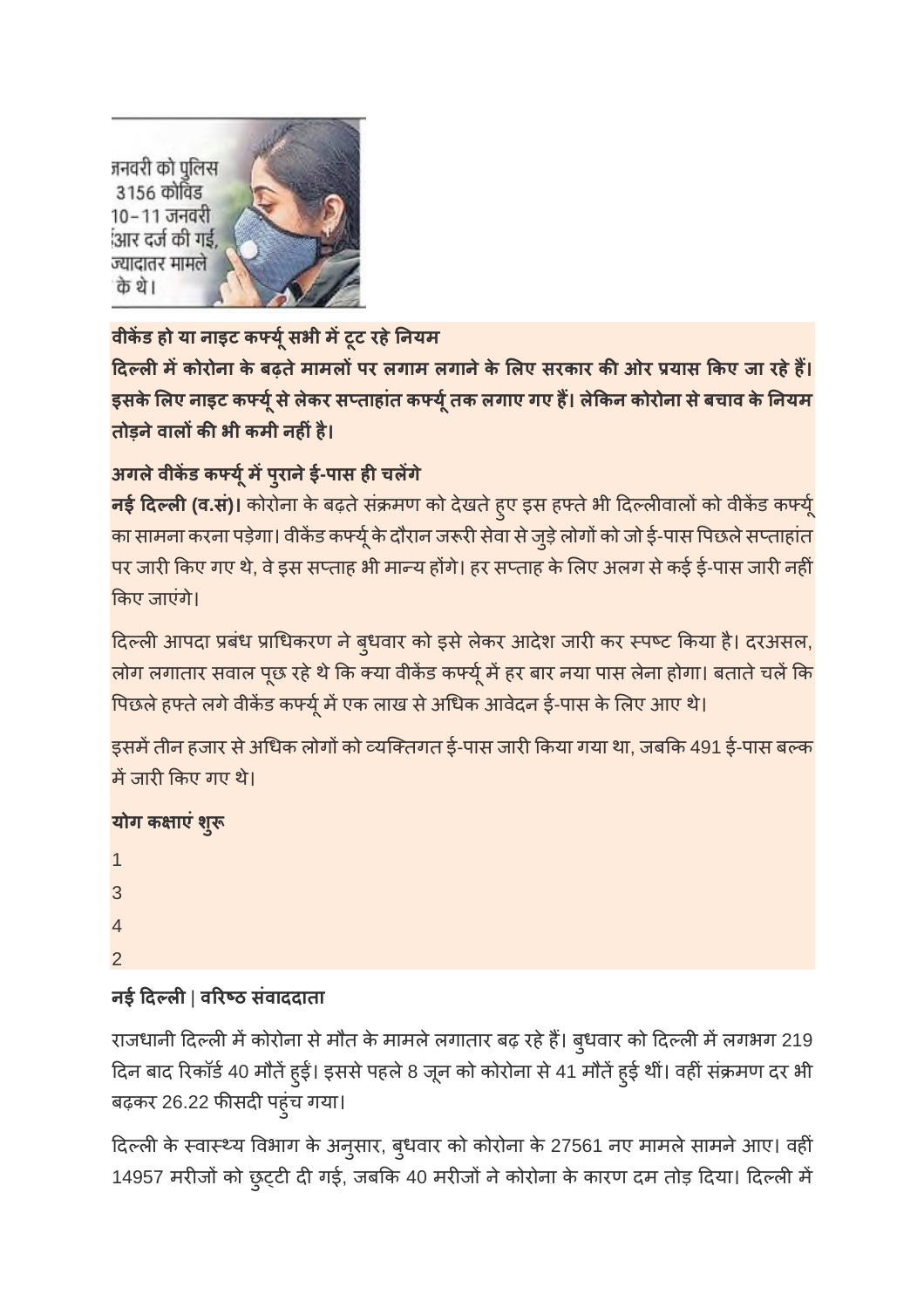अबतक 1617716 लोग कोरोना से संक्रमित हो चुके हैं। इनमें से 1505031 मरीज कोरोना से ठीक हो गए। वहीं, 25240 मरीज कोरोना के कारण दम तोड़ चुके हैं। दिल्ली में बढ़ते मामलों के साथ कोरोना से मृत्युदर घटकर 1.56 फीसदी रह गई है।

**87 हजार से अधिक सक्रिय मरीज** : स्वास्थ्य विभाग के अनुसार दिल्ली में कोरोना के सक्रिय मरीज बढ़कर 87445 हो गए हैं। इनमें से होम आइसोलेशन में 56991 मरीज भर्ती हैं। वहीं, कोविड केयर सेंटर में 590, कोविड हेल्थ सेंटर में 39 और दिल्ली के विभिन्न अस्पतालों में 2264 मरीज भर्ती हैं। विभाग के अनुसार दिल्ली के अस्पतालों में 2363 मरीज भर्ती हैं।

इनमें से 99 मरीज कोरोना लक्षण के साथ और 2264 मरीज कोरोना संक्रमित हैं। कोरोना संक्रमित मरीजों में से 618 मरीज आईसीयू पर, 739 मरीज ऑक्सीजन सपोर्ट पर, 91 मरीज वेंटिलेटर पर पर भर्ती हैं। दिल्ली में भर्ती मरीज में से 1987 मरीज दिल्ली से हैं। वहीं 277 मरीज दिल्ली के बाहर हैं। दिल्ली में कोरोना की जांच के लिए मंगलवार को 105102 टेस्ट हूए, जिसमें 26.22 फीसदी लोग संक्रमित पाए गए। इन जांच के लिए आरटीपीसीआर से 85349 और रैपिड एंटीजन से 19753 टेस्ट हुए।

दिल्ली में अबतक 33748408 टेस्ट हो चुके हैं। दिल्ली में बढ़ते मामालों के साथ ही कंटेन्मेंट जोन की संख्या बढ़कर 20878 हो गई है। एक दिन पहले इनकी संख्या 17269 थी। दिल्ली में बीते दो दिनों से लगातार तीन हजार से ज्यादा कंटेनमेंट जोन सील हो चुके हैं।

## **बाजारमभी लापरवाह**

बाजारों में भी कोरोना प्रोटोकॉल तोड़ने की तस्वीरें अक्सर सामने आ रही हैं। पाबंदियों के बीच भी मंगलवार को जामा मस्जिद स्थित बाजार में सामाजिक दूरी के नियमों की अनदेखी नजर आ रही थी। इससे संक्रमण फैलने का खतरा बढ़ जाता है।

## **तीन दनम921 एफआईआर**

दिल्ली पुलिस द्वारा जारी आंकड़ों पर नजर डालें, तो वीकेंड कर्फ्यू और उसके अगले दिन नाइट कर्फ्यू के दौरान पुलिस ने 921 एफआईआर दर्ज कीं, जबकि 3800 कोविड चालान किए गए।

27561

## **बना माक पहन घूमतेनजर आए**

बता दें कि वीकेंड कर्फ्यू यानी 8 और 9 जनवरी को पुलिस ने 751 एफआईआर दर्ज की थीं, जबकि 3156 कोविड चालान किए थे। इसके अगले दिन यानी 10-11 जनवरी की रात में कर्फ्यू के दौरान 170 एफआईआर दर्ज की गई, जबकि 644 कोविड चालान किए। इनमें ज्यादातर मामले बेवजह बाहर घूमने और मास्क ना पहनने के थे।

22751

21259